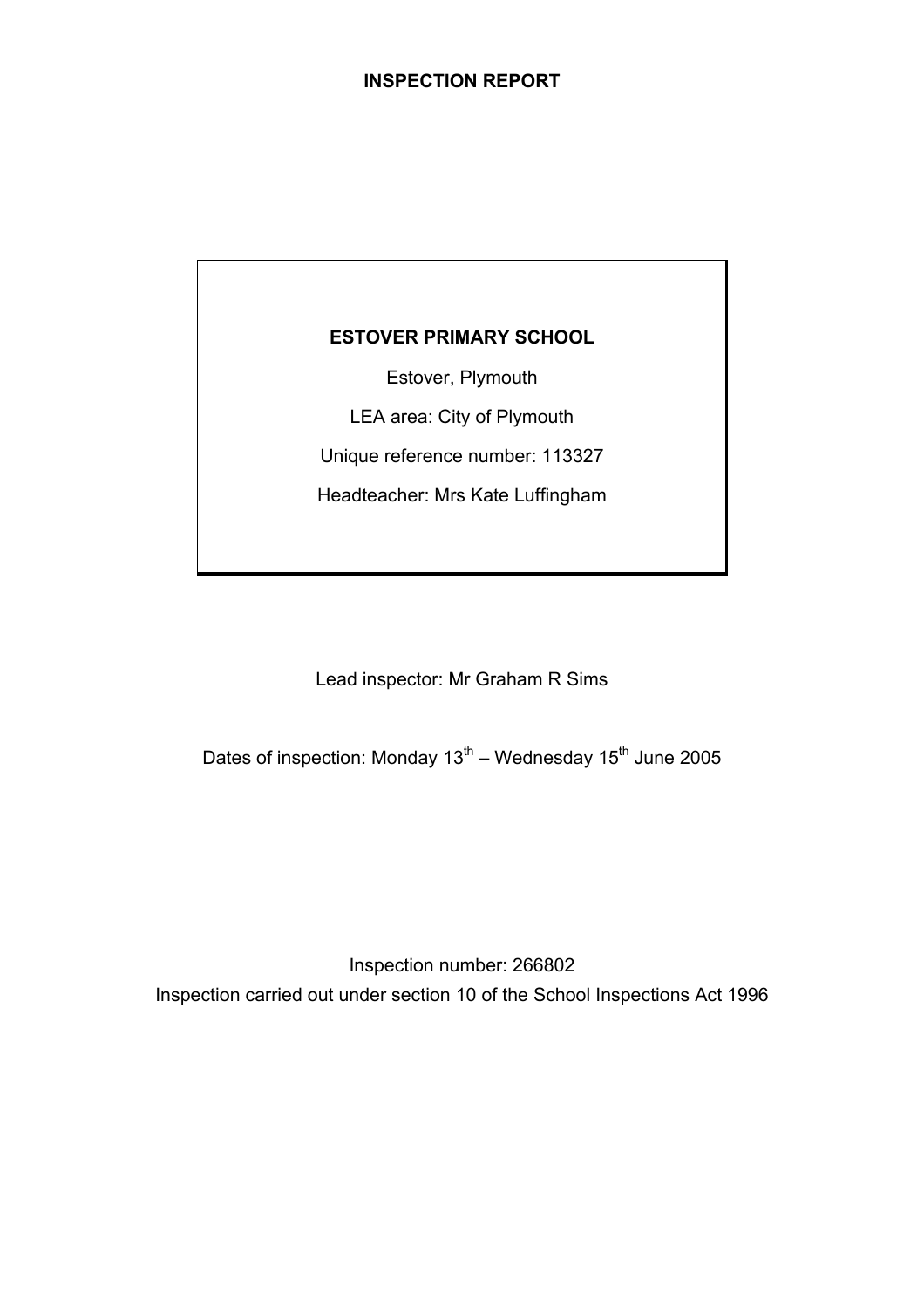© Crown copyright 2005

This report may be reproduced in whole or in part for non-commercial educational purposes, provided that all extracts quoted are reproduced verbatim without adaptation and on condition that the source and date thereof are stated.

Further copies of this report are obtainable from the school. Under the School Inspections Act 1996, the school must provide a copy of this report and/or its summary free of charge to certain categories of people. A charge not exceeding the full cost of reproduction may be made for any other copies supplied.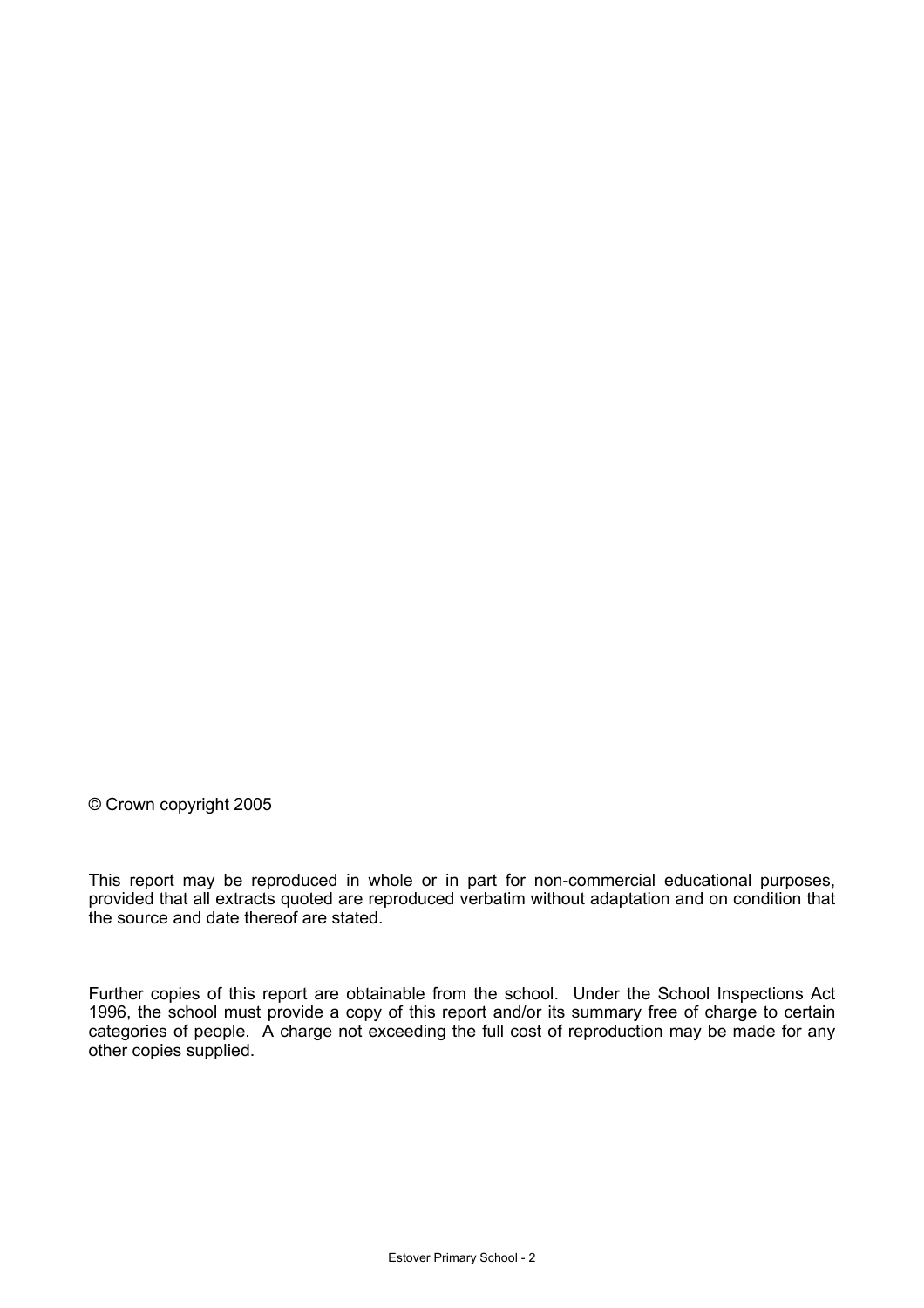## **INFORMATION ABOUT THE SCHOOL**

| Type of school:                                       | Primary                                                                                              |
|-------------------------------------------------------|------------------------------------------------------------------------------------------------------|
| School category:                                      | Community                                                                                            |
| Age range of pupils:                                  | 4-11years                                                                                            |
| Gender of pupils:                                     | Mixed                                                                                                |
| Number on roll:                                       | 209                                                                                                  |
| School address:<br>Postcode:                          | <b>Estover Primary School</b><br>Miller Way<br>Estover<br><b>PLYMOUTH</b><br>Devon<br><b>PL6 8UJ</b> |
|                                                       |                                                                                                      |
| Telephone number:                                     | 01752 709440                                                                                         |
| Fax number:                                           | 01752 709600                                                                                         |
| Appropriate authority:<br>Name of chair of governors: | The governing body<br>Mr A Fowkes                                                                    |
| Date of previous inspection:                          | 24 <sup>th</sup> May 1999                                                                            |

## **CHARACTERISTICS OF THE SCHOOL**

Estover Primary School is a seven-class primary school serving an area to the north of Plymouth. The school has a language support centre for up to 20 pupils from the reception year to Year 2. Most pupils come from the neighbouring estate, but a significant minority, including pupils who attend the language support centre, come from further afield. In total, the school caters for 209 boys and girls aged between 4 and 11. The school is just under the average size for primary schools, and numbers have fallen since the last inspection. The socio-economic circumstances of the neighbouring area are well below average, and an above average proportion of pupils are eligible for free school meals. An above average proportion of pupils join or leave the school, other than at the usual times of joining or leaving. Almost all pupils are of white British ethnic origin and have English as their first language. Five per cent of the school's population are looked-after children. Over 40 per cent of the pupils have been identified as having special educational needs, which is a much higher proportion than in most schools. Of these, 55 receive help from outside specialists and 35 have a statement of special educational needs. These proportions are very much higher than most schools. The majority of their needs relate to speech and communication, physical, social, emotional and behavioural difficulties. Children are admitted into the reception class in the September or January of the academic year in which they become five. Although many children have attended a nursery before they join the school, the level of attainment when they enter is well below average. Apart from a number of staff changes, there have been no major changes since the last inspection.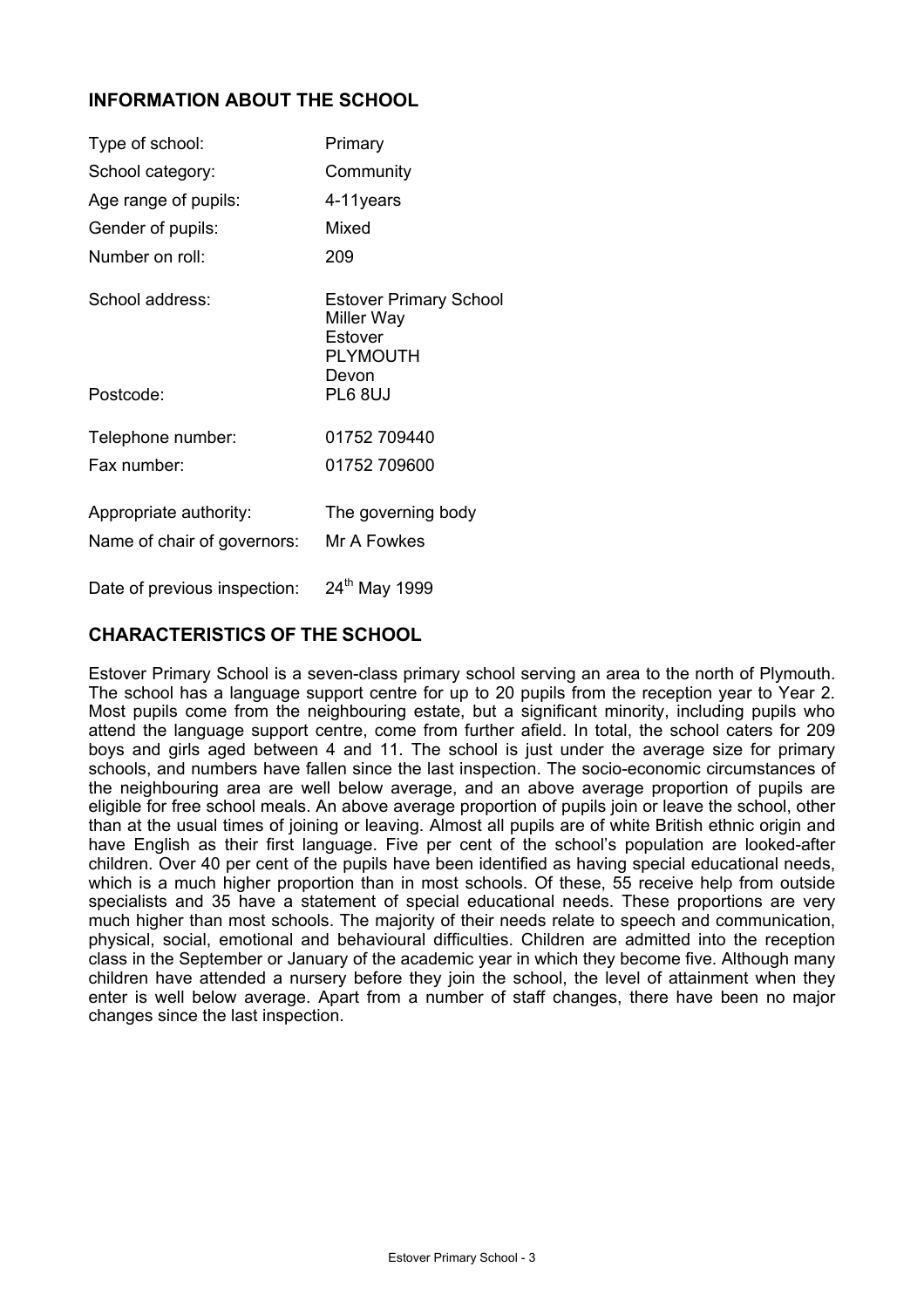## **INFORMATION ABOUT THE INSPECTION TEAM**

|       | Members of the inspection team |                | <b>Subject responsibilities</b>             |
|-------|--------------------------------|----------------|---------------------------------------------|
| 28899 | Mr G R Sims                    | Lead inspector | English                                     |
|       |                                |                | Information and communication<br>technology |
|       |                                |                | English as an additional language           |
| 09086 | Mrs R Watkins                  | Lay inspector  |                                             |
| 16038 | Mrs J Bavin                    | Team inspector | <b>Mathematics</b>                          |
|       |                                |                | Art and design                              |
|       |                                |                | Design and technology                       |
|       |                                |                | <b>Music</b>                                |
|       |                                |                | Physical education                          |
|       |                                |                | Special educational needs                   |
| 15334 | Mrs J Hooper                   | Team inspector | Science                                     |
|       |                                |                | Geography                                   |
|       |                                |                | History                                     |
|       |                                |                | Religious education                         |
|       |                                |                | Personal, social and health<br>education    |
|       |                                |                | Foundation Stage curriculum                 |

The inspection contractor was:

*Criterion School Inspections* 

*Juniper House 23 Abbots View Abbotswood CINDERFORD Gloucestershire GL14 3EG* 

Any concerns or complaints about the inspection or the report should be made initially to the contractor. The procedures are set out in the leaflet *'Complaining about Ofsted Inspections'*, which is available from Ofsted Publications Centre (telephone 07002 637833) or Ofsted's website (www.ofsted.gov.uk).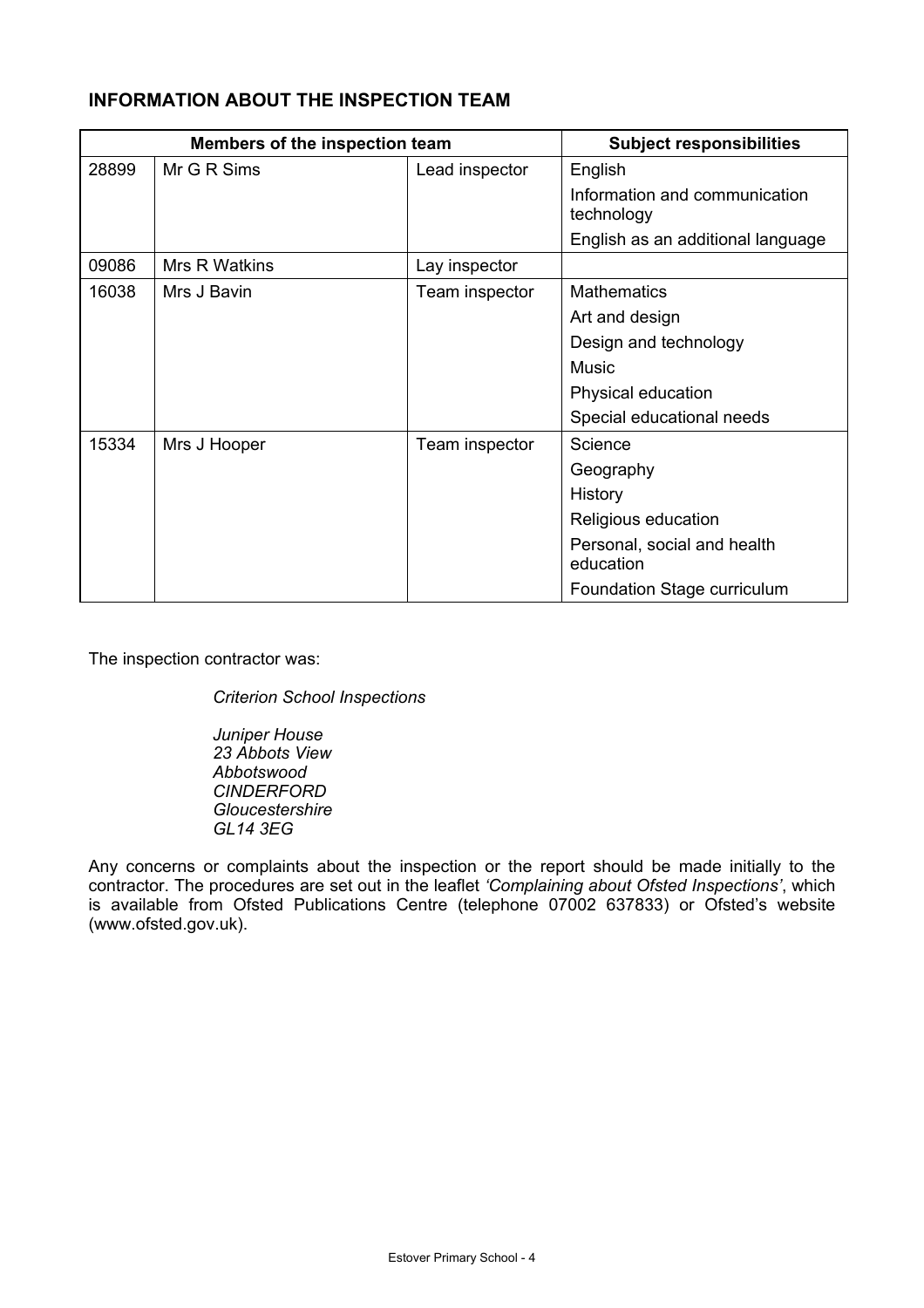## **REPORT CONTENTS**

|                                                                                                                                                                                          | Page      |
|------------------------------------------------------------------------------------------------------------------------------------------------------------------------------------------|-----------|
| <b>PART A: SUMMARY OF THE REPORT</b>                                                                                                                                                     | $6 - 8$   |
| <b>PART B: COMMENTARY ON THE MAIN INSPECTION FINDINGS</b>                                                                                                                                |           |
| <b>STANDARDS ACHIEVED BY PUPILS</b><br>Standards achieved in areas of learning and subjects<br>Pupils' attitudes, values and other personal qualities                                    | $9 - 13$  |
| <b>QUALITY OF EDUCATION PROVIDED BY THE SCHOOL</b><br>Teaching and learning<br>The curriculum<br>Care, guidance and support<br>Partnership with parents, other schools and the community | $13 - 19$ |
| <b>LEADERSHIP AND MANAGEMENT</b>                                                                                                                                                         | 19-21     |
| PART C: THE QUALITY OF EDUCATION IN AREAS OF LEARNING AND<br><b>SUBJECTS</b>                                                                                                             | $22 - 35$ |
| AREAS OF LEARNING IN THE FOUNDATION STAGE<br><b>SUBJECTS IN KEY STAGES 1 AND 2</b>                                                                                                       |           |
| <b>PART D: SUMMARY OF THE MAIN INSPECTION JUDGEMENTS</b>                                                                                                                                 | 36        |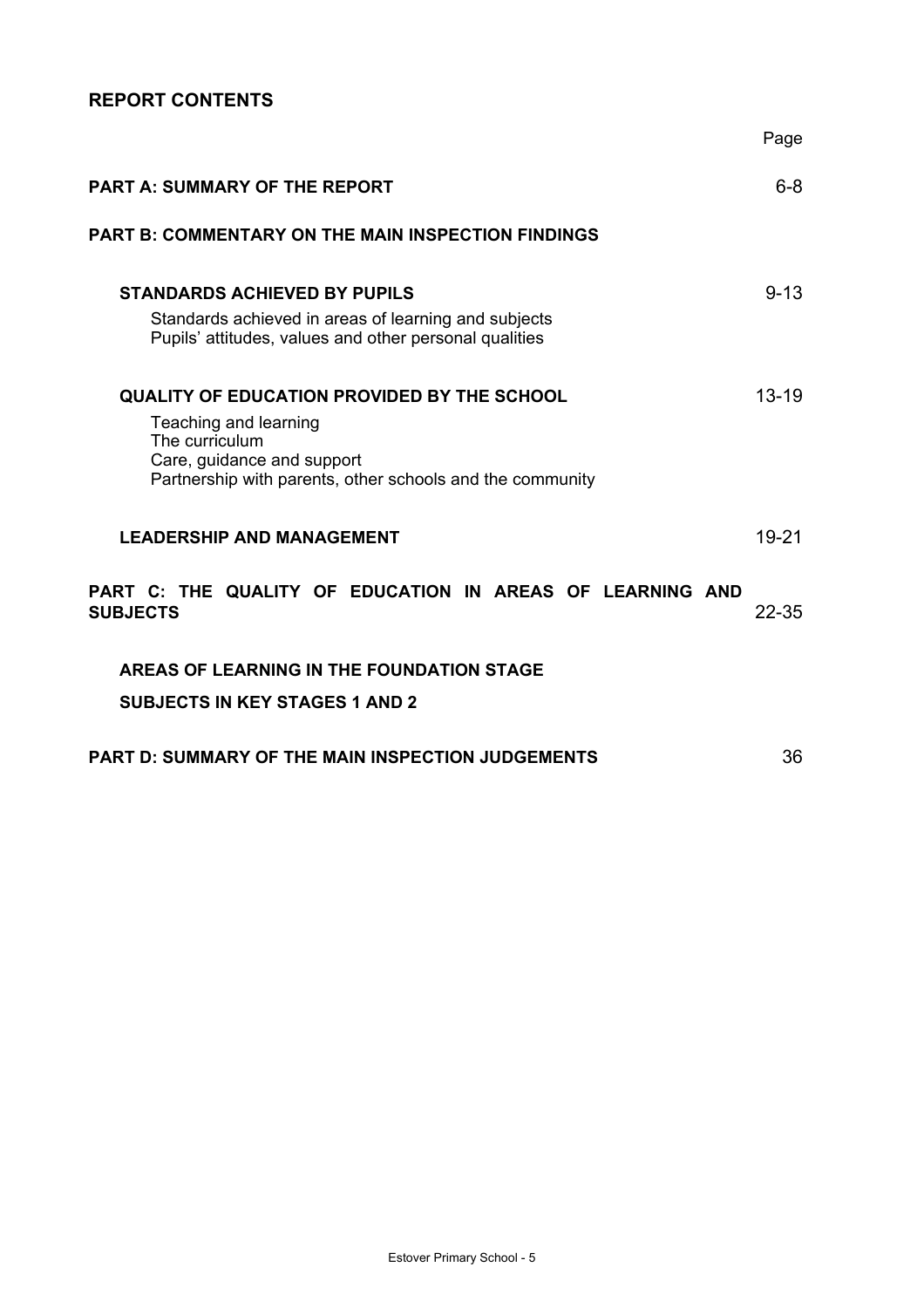# **PART A: SUMMARY OF THE REPORT**

## **OVERALL EVALUATION**

**Estover Primary School is a good school**. The school is led and managed well and has an excellent commitment to the principles of inclusion. It is particularly successful in helping large numbers of pupils with significant learning difficulties or other problems to benefit from their primary education. Although standards are currently well below average at the end of Year 6, pupils of all capabilities achieve well in relation to their prior attainment. The school provides a very good standard of care and good-quality teaching. The school provides good value for money.

### **The school's main strengths and weaknesses are:**

- The school deals compassionately, but also rigorously and effectively, with many pupils who have a very wide range of educational need.
- The well-respected headteacher provides good leadership and a very clear direction for the school, engendering a very good sense of teamwork amongst the highly committed staff.
- Although standards fluctuate, they have improved significantly at the end of Year 6 since the previous inspection, and pupils of all capabilities make good progress.
- Most pupils display good attitudes and behaviour and make good progress in their personal development, although a few pupils exhibit poor behaviour and a reluctance to learn.
- There is a significant amount of excellent and very good teaching within the school, but the quality of teaching is not entirely consistent across the school.
- The large number of capable teaching assistants make a significant contribution to pupils' learning, but their presence sometimes hinders the development of pupils' independence.
- The school provides a very good range of additional learning opportunities, but teachers miss opportunities to develop cross-curricular links and basic skills across the curriculum.
- The school has good procedures for keeping track of pupils' progress, but teachers do not give pupils clear enough guidance on how to improve when marking their work.
- The work of the language support centre is particularly effective in helping pupils with speech and communication difficulties integrate into mainstream schooling.

There has been good improvement since the last inspection. The school has tackled nearly all of the key issues from the previous inspection effectively. There have been improvements in: curricular planning, monitoring of pupils' progress, challenging the more able pupils, improving standards in information and communication technology and religious education, pupils' spiritual development, and teachers' professional development. Standards in English, mathematics and science at the end of Year 6 have risen much more than in most schools.

## **STANDARDS ACHIEVED**

This is a school which has a very high proportion of pupils who have complex learning difficulties or social, emotional and behavioural problems. Seventeen per cent of the pupils have a statement of special educational needs, because they need considerable help with their learning, and almost 10 per cent are pupils who have been excluded from other schools or are looked-after children. The overall attainment of children when they start school in the reception class is well below average, but a significant proportion of pupils join the school in later years, and the attainment of many of these is very low indeed. The ability profile of each year group and, hence, the standards achieved, varies widely. For example, pupils in Year 2 achieve average standards in mathematics, but in Year 6 standards are below average. This does not indicate a decline in standards, but reflects the proportion of pupils within the year group with particular needs. Throughout the school, significant efforts are made to ensure every pupil is catered for. As a result, the great majority of **pupils achieve well** throughout the school in relation to their prior attainment.

Children make good progress during their reception year in all areas of learning, but particularly good progress in their personal, social and emotional development. Standards at the end of the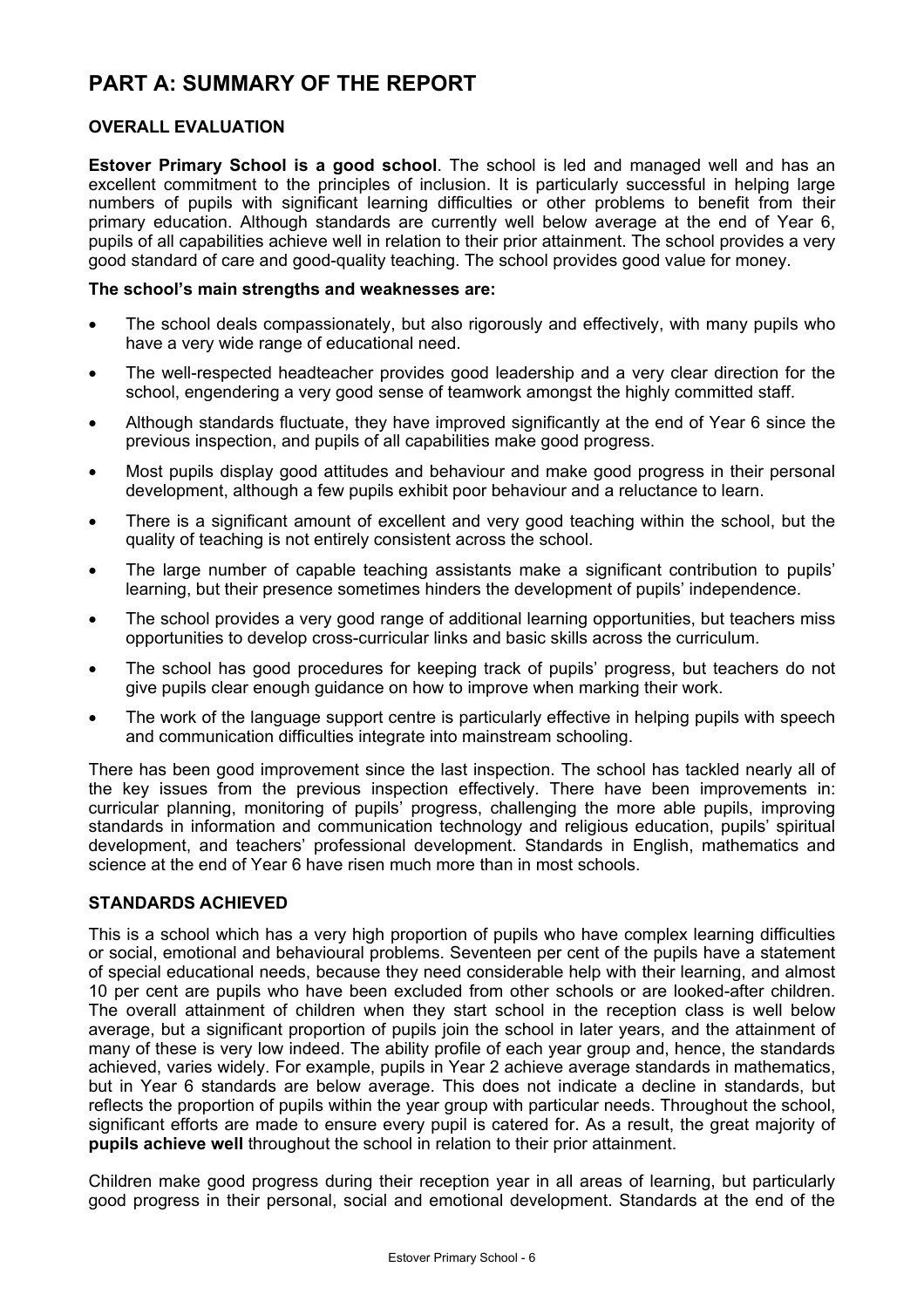reception year are still below average, except in personal and physical development, where most children achieve the goals expected for their age.

Standards at the end of Year 2 have fluctuated over the last six years, reaching a high point in 2002, before falling in 2004 to levels similar to those at the time of the previous inspection. The national test results at the end of Year 2 in 2004 were well below the national average in reading and mathematics and below average in writing. When compared with similar schools, they were average in reading and writing and below average in mathematics. Inspection findings and preliminary results from the national tests in 2005 indicate that standards in the current Year 2 have improved and are below average in English and science and average in mathematics. Pupils make good progress in Years 1 and 2. Pupils who attend the school's language support centre make particularly good progress in their personal development and in overcoming their speech and communication difficulties.

Although they fell back in 2004, standards in English, mathematics and science at the end of Year 6 have improved much more than most schools since the previous inspection. The results of the national tests in 2004 were below the national average in English and well below average in mathematics and science. Inspection findings indicate that standards in the current Year 6 are well below average in English and science and below average in mathematics, but that pupils are nevertheless achieving well overall in relation to their prior attainment. Standards in information and communication technology and religious education are below average.

| <b>Results in National</b><br>Curriculum tests at the end |      | Similar schools |      |      |
|-----------------------------------------------------------|------|-----------------|------|------|
| of Year 6, compared with:                                 | 2002 | 2003            | 2004 | 2004 |
| English                                                   |      |                 |      |      |
| mathematics                                               |      |                 |      |      |
| science                                                   |      |                 |      |      |

*Key: A - well above average; B – above average; C – average; D – below average; E – well below average Similar schools are those whose pupils attained similarly at the end of Year 2.* 

**Provision for pupils' spiritual, moral, social and cultural development is good.** The staff work hard to help pupils to improve their self-esteem and to develop positive relationships. Although there are instances of poor behaviour and some pupils are reluctant to work, pupils' attitudes and behaviour are generally good. The level of attendance is average and punctuality is satisfactory.

## **QUALITY OF EDUCATION**

**The school provides a good quality of education**. **The overall quality of teaching and learning throughout the school is good**, although it is not entirely consistent throughout the school. The teaching in the language support centre and for children's personal development in the reception class is particularly good. Particular strengths in most classes are the ways teachers seek to provide for such a wide range of individual need, their insistence on high standards of behaviour, and their patience and equanimity. A large number of capable teaching assistants play a very important role in supporting and teaching individuals and small groups of pupils, particularly those who have special educational needs. However, the presence of so many adults hinders the development of independent learning skills, and many pupils lack the ability to work independently. In a few classes, pupils are given too many worksheets to complete and expectations of what pupils are capable of achieving are not high enough. The school has developed some good procedures for assessing pupils' progress but, when marking their work, the teachers do not give pupils a clear enough indication of what they have done well or what they need to improve.

Overall, the school provides a satisfactory curriculum, but the teaching of some subjects lacks depth. There are some excellent examples of enriching cross-curricular work, but most teachers miss opportunities to relate work in one subject to what is being covered in another, and to develop basic literacy, numeracy and information and communication technology skills through other subjects. The school provides a very good range of additional opportunities, including extracurricular activities, for learning beyond lessons. Provision for pupils with special educational needs is good. Overall, the school's accommodation and resources are satisfactory.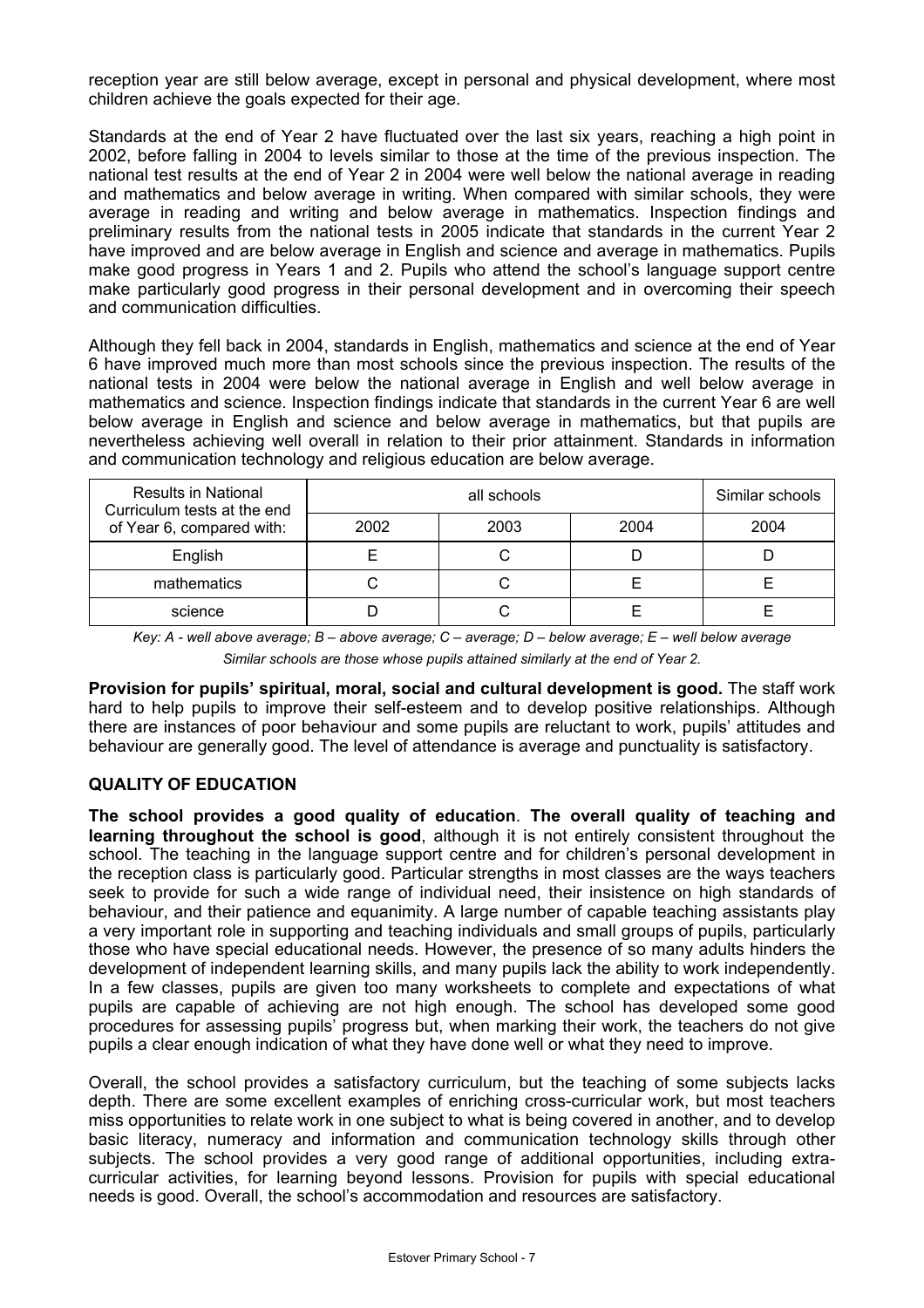The school takes very good care of its pupils and has very good procedures to ensure pupils' care, welfare, health and safety. It provides them with good support and guidance, and keeps a continual check on pupils' progress. The school has satisfactory systems for seeking and acting on the views of the pupils. There are good links with parents, other schools and the local community.

## **LEADERSHIP AND MANAGEMENT**

**The overall quality of leadership and management is good.** The headteacher provides good leadership and a very clear vision and sense of purpose which are rooted in the school's excellent commitment to the principles of inclusion. She is well respected by staff, governors and parents and engenders a very good sense of teamwork amongst the large staff. Other key staff provide good leadership and are very good role models to other staff and pupils. The leadership of the language support centre is very good. The management of the school is good and the school has a good understanding of its own strengths and areas for development. Governance is satisfactory. Governors are reliant on the direction provided by the headteacher, but are very supportive of the school and ensure that the school fulfils statutory requirements.

## **PARENTS' AND PUPILS' VIEWS OF THE SCHOOL**

Parents are generally appreciative of the education which the school provides. Parents whose children have particular difficulties or who have had unhappy educational experiences in other schools are particularly grateful for the way the school has helped their children. A few parents expressed concern about the demands made of their children in the reception class. The inspection team does not share these concerns, finding that the rigorous standards upheld by staff in the reception class contribute significantly to the children's personal development. The school acknowledges parents' concerns with regard to homework, particularly the lack of consistency in implementing the school's stated policies.

Although some pupils attend school reluctantly, the great majority of pupils are pleased with their school. They particularly like the additional activities and special events which the school organises, they feel the staff are helpful and have no concerns about the way they are treated.

## **IMPROVEMENTS NEEDED**

The most important things the school should do in order to continue its efforts to improve standards in English, mathematics and science are:

- to use the very good teaching models that exist within the school to disseminate good practice and ensure greater consistency of teaching across the school, particularly with regard to teachers' expectations of what pupils are capable of achieving and the methods used to develop pupils' knowledge, understanding and skills;
- to develop pupils' abilities to work and learn independently by ensuring that adults' help is directed to this end and, where appropriate, by reducing the amount of adult help available and increasing the opportunities for pupils to undertake extended work on their own;
- to plan the curriculum more imaginatively, giving greater attention to cross-curricular work and ensuring that basic skills of literacy, numeracy and information and communication technology are developed through the teaching of all subjects;
- when marking pupils' work, to provide them with clearer guidance on what they have done wrong and how they can improve, and to make better use of the targets which are given to pupils.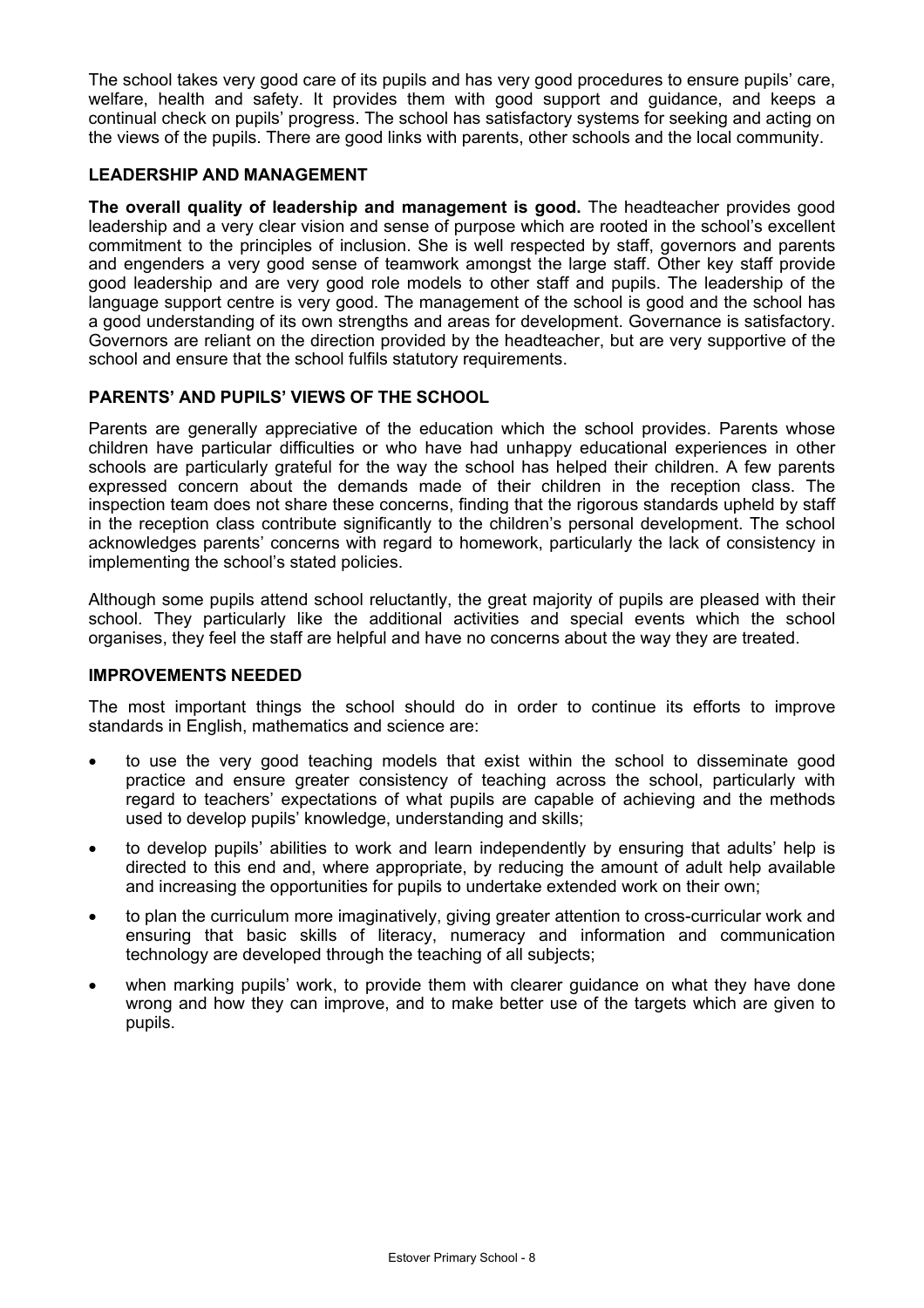# **PART B: COMMENTARY ON THE INSPECTION FINDINGS**

## **STANDARDS ACHIEVED BY PUPILS**

## **Standards achieved in areas of learning, subjects and courses**

Standards are below expectations at the end of the Foundation Stage<sup>1</sup>, below average at the end of Year 2 and well below average at the end of Year 6. Pupils of all capabilities nevertheless achieve well in relation to their prior attainment.

#### **Main strengths and weaknesses**

- Despite the complex learning difficulties exhibited by many of the pupils, good progress is evident throughout the school amongst pupils of all capabilities.
- Children make particularly good progress in their personal, social and emotional development in the reception class.
- The school's results at the end of Year 6 have improved more than in most schools over the last five years.
- Pupils with special educational needs make good progress in relation to the targets set for them.
- Pupils achieve very well in the language support centre in their areas of greatest difficulty because of a high level of staff expertise.

#### **Commentary**

1. A picture of well below average standards at the end of Year 6 may appear at first glance to be gloomy reading. But Estover Primary School is unlike most primary schools in its outlook and composition, in that it has an abnormally high proportion of pupils who have complex learning difficulties or social, emotional and behavioural problems. Seventeen per cent of the pupils have a Statement of Special Educational Need, because they need considerable help with their learning, and almost 10 per cent are pupils who have been excluded from other schools or are looked-after children. Although the attainment of children when they start school in the reception class varies widely, it is well below average. Many children start school with poor social skills, very poor speaking and listening skills, and very little knowledge and understanding of the world. The proportion of pupils who leave or join the school part-way through their primary education is above average, and there is a tendency for the school to lose its more able pupils and to admit pupils whose attainment is very low indeed. Amongst the number of pupils on roll are 18 pupils with severe speech and communication difficulties who attend the school's language support centre. It is the centre's aim to reintegrate these pupils into mainstream schooling before they reach the end of Year 2, but a number of these pupils opt to stay at Estover until the end of Year 6. There are also significant differences between the ability profiles and makeup of different year groups. The 2004 cohort of pupils in Year 2 was smaller than normal, but contained a very high proportion of boys, a very high proportion of pupils with learning difficulties and behavioural problems, and almost 40 per cent did not start at Estover in the reception class. It is hardly surprising, therefore, that the results of this year group were lower than those obtained in the previous year. Over half of the pupils in the current Year 6 joined the school part-way through their primary education and a significant proportion of the class experience difficulties with learning. All of these factors contribute to, and help account for, the wide variations in standards from one year to the next. The staff expend huge amounts of effort in dealing with the difficulties faced by many of the pupils, and it is not for lack of attention that standards are low in some year groups. It is the carefully considered opinion of the inspection team, taking all factors into account, that pupils of all capabilities achieve well at

 $<sup>1</sup>$  The Foundation Stage caters for children from the age of three to the end of the reception year.</sup>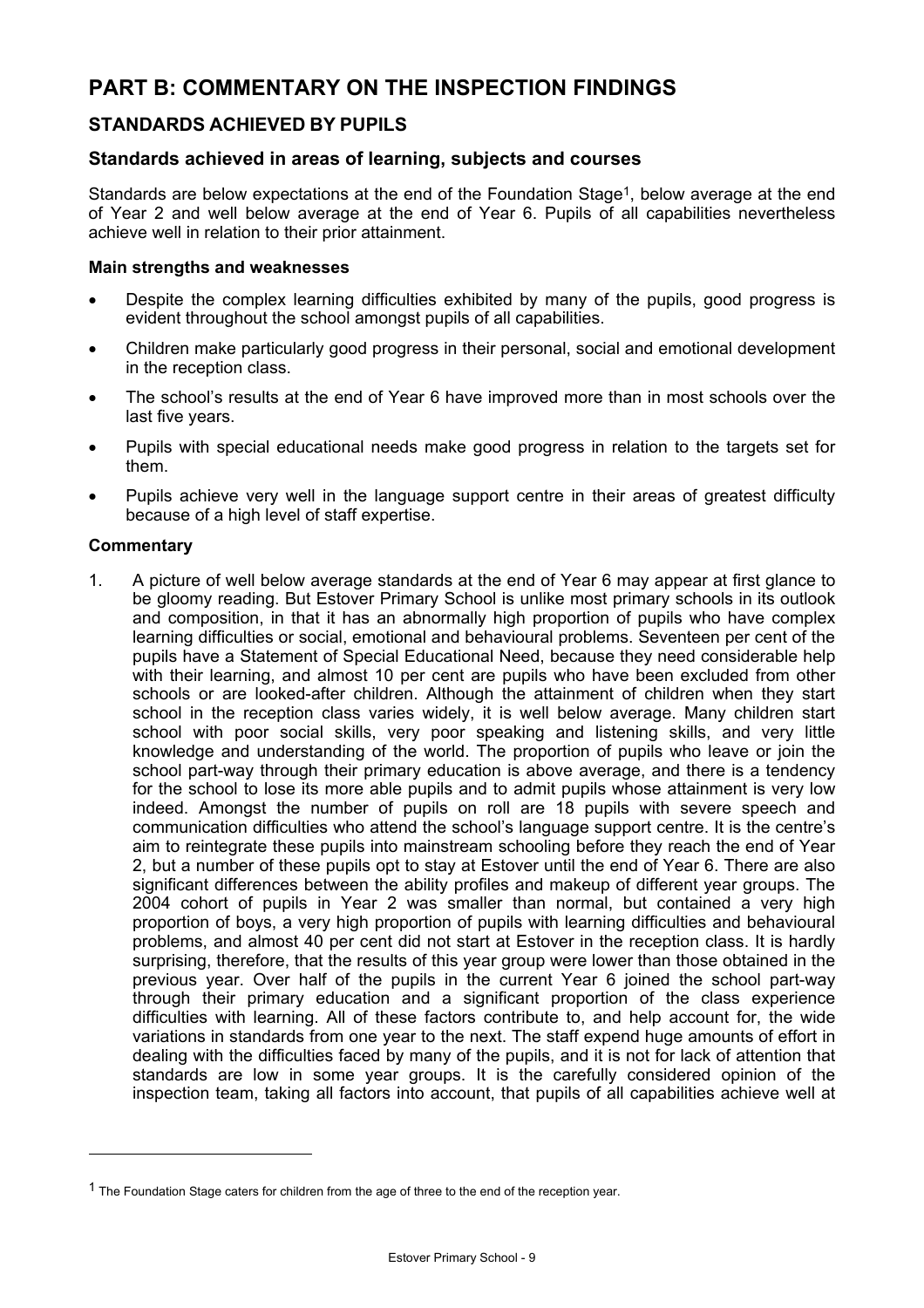Estover Primary School. For some pupils, even very small steps represent good achievement. The staff certainly try hard to ensure that all pupils achieve well.

2. Children make good progress and achieve well in the reception class. They make particularly good progress in their personal, social and emotional development, which is rightly given a very high priority. The teaching is so successful in this area that the great majority of children achieve the goals expected for their age in this aspect. Children also achieve age-related expectations in their physical development. In all other areas of learning, standards are below those expected by the end of the reception year, but staff are successful in awakening in the children an interest in what happens in school and a desire to learn which provides a very good foundation for their future learning.

| Standards in:      | School results | National results |
|--------------------|----------------|------------------|
| Reading            | 14.7 (16.0)    | 15.8 (15.7)      |
| Writing            | 13.5 (12.9)    | 14.6 (14.6)      |
| <b>Mathematics</b> | 15.1 (16.2)    | 16.2(16.3)       |

*Standards in national tests at the end of Year 2 – average point scores2 in 2004* 

*There were 22 pupils in the year group. Figures in brackets are for the previous year.* 

3. The school's national test results at the end of Year 2 have fluctuated since the last inspection. With the 2004 results being the lowest for some time, the overall improvement trend has been below that of other schools, but the significantly better preliminary results for 2005 have reversed the trend to one of overall improvement, similar to that achieved by most schools over the last five years. The national test results in reading and mathematics in 2004 were well below the national average and in writing they were below average. The results of the teacher's assessment for science were well below the national average. When compared with similar schools, the results were average in reading and writing and below average in mathematics. The preliminary results for 2005, for which national comparative data are not yet available, show significant improvement in all three areas, being close to the previous year's national average in mathematics and just below the average mark range in reading and writing. Inspection findings indicate that standards at the end of Year 2 are below average in all aspects of English and science and average in mathematics. Pupils of all capabilities are making good progress and achieving well in relation to their prior attainment.

| Standards in national tests at the end of Year 6 - average point scores in 2004 |  |  |
|---------------------------------------------------------------------------------|--|--|
|                                                                                 |  |  |

| Standards in:      | School results | National results |
|--------------------|----------------|------------------|
| English            | 25.7 (27.0)    | 26.9 (26.8)      |
| <b>Mathematics</b> | 25.5 (27.0)    | 27.0 (26.8)      |
| Science            | 26.8 (29.0)    | 28.6 (28.6)      |

*There were 34 pupils in the year group. Figures in brackets are for the previous year.* 

4. As at the end of Year 2, results in the national tests at the end of Year 6 have fluctuated considerably in recent years, but the overall trend has been one of much greater improvement than in most schools. The school reached a high point in 2003, when the results were marginally above the national average in the three core subjects of English,

<sup>2</sup> **Average point scores** are used as a way of comparing fairly the performance of pupils in one school with those in another. The level achieved by each pupil in the national tests is converted into a points score. The points achieved by all of the pupils are added together and divided by the number of pupils who took the test to arrive at an average point score. An average point score of 15 at the end of Year 2 is equivalent to a middle of the range Level 2, which is the standard expected of seven-year-old pupils. At the end of Year 6, an average point score of 27 is equivalent to Level 4, the national expectation for eleven-year-olds.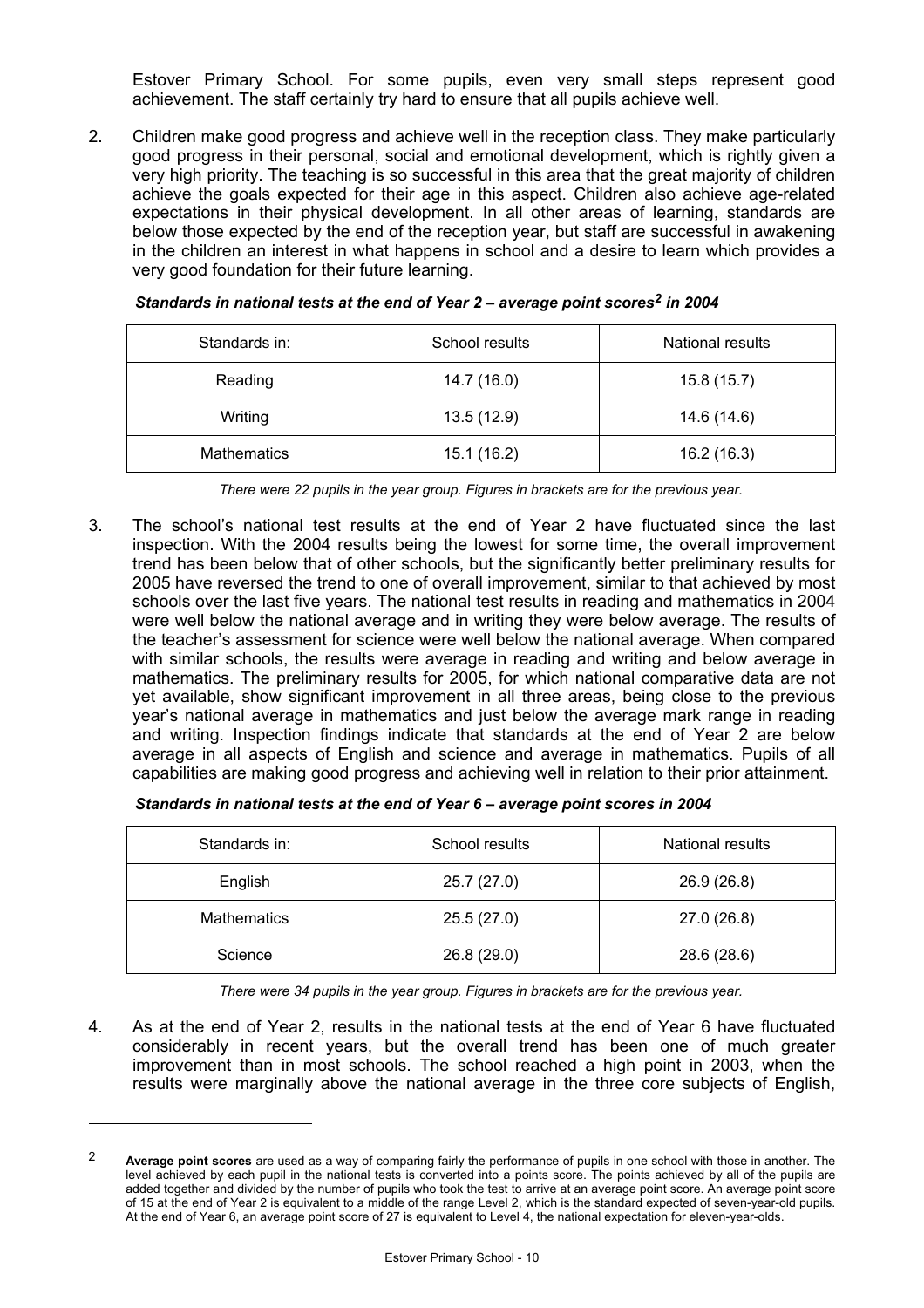mathematics and science. Even though results in each subject fell in 2004, they were higher than those pertaining at the time of the last inspection. In 2004, the national test results were below the national average and the average for similar schools in English and well below both averages in science. The current cohort of pupils in Year 6 is particularly weak in English, and preliminary results from the 2005 tests indicate a further fall in this subject, with results in mathematics improving slightly and those in science remaining at a similar level. A greater proportion of pupils achieved the higher Level 5 than in the previous year, but the proportion of pupils achieving the expected Level 4 in English was much lower. The school sets itself ambitious targets, which it was successful in meeting in English, but not in mathematics in 2004. In 2005, the situation has been the reverse. Inspection findings indicate that standards at the end of Year 6 are well below average in English and science and below average in mathematics. Despite these comparisons, pupils of all capabilities are making good progress in relation to their prior attainment and are achieving well overall. From its own assessment data, the school can demonstrate very clearly that pupils who have spent the whole of their primary career at Estover make at least the expected amount of progress and, in many cases, more.

- 5. Standards at the end of Years 2 and 6 in information and communication technology are below average and, in religious education, they are below the expectations of the agreed syllabus. Pupils achieve satisfactorily in these two subjects, an improvement over the findings of the previous inspection, when achievement in both information and communication technology and religious education was identified as an area for further development. Standards and pupils' achievement in art and design, design and technology, geography, history, music and physical education were not evaluated in depth during this inspection.
- 6. Pupils with special educational needs make good progress in relation to the targets set for them. Many of the pupils have acute and complex needs, either in learning or emotional development or a combination of both. It is because these pupils benefit from good teaching overall and the invaluable support offered by teaching assistants that they do so well. The vast majority of pupils with significant emotional and behavioural difficulties achieve very well in learning to manage and control their behaviour. This is a consequence of the unfailing patience, and clear and consistent messages they receive from all members of staff under leadership of the headteacher which, in its desire to provide opportunities for disadvantaged pupils, is inspirational. The school is well aware of the need to provide sufficient challenge for the more able pupils and, although some teachers could provide a greater level of challenge for these pupils, there are signs that an increasing proportion of pupils now exceed the expected levels for their age. Girls achieve better results than boys in English at the end of Year 2, but this difference is all but eradicated by the end of Year 6. In mathematics and science, however, boys achieve better results than girls, a difference of which the school is aware, and which it is working to eradicate.
- 7. Pupils who join the language support centre are referred by professional agencies, and places are allocated at an admissions panel according to the greatest level of need. During the inspection, there were 18 pupils in the 20-place provision. Most pupils start school in the reception year having had pre-school nursery experience, and so are accustomed to working in small groups. A few pupils arrive having had negative experiences in mainstream settings. Sensitive support for pupils and their parents or carers through a system of visits begins before the admission panel meets, and continues until pupils are happily settled into the centre. The school is extremely welcoming of these pupils and wholeheartedly embraces their inclusion in all school activities as a matter of shared philosophy, policy and practice. This is extremely supportive for the centre staff and undoubtedly aids their work in successfully re-integrating pupils into mainstream provision. The pupils who attend the language support centre achieve very well in relation to their speech and language difficulties because of the considerable expertise within the centre and the very good teaching which the pupils receive. The centre's success is seen in the very successful way in which most pupils are reintegrated into mainstream schooling.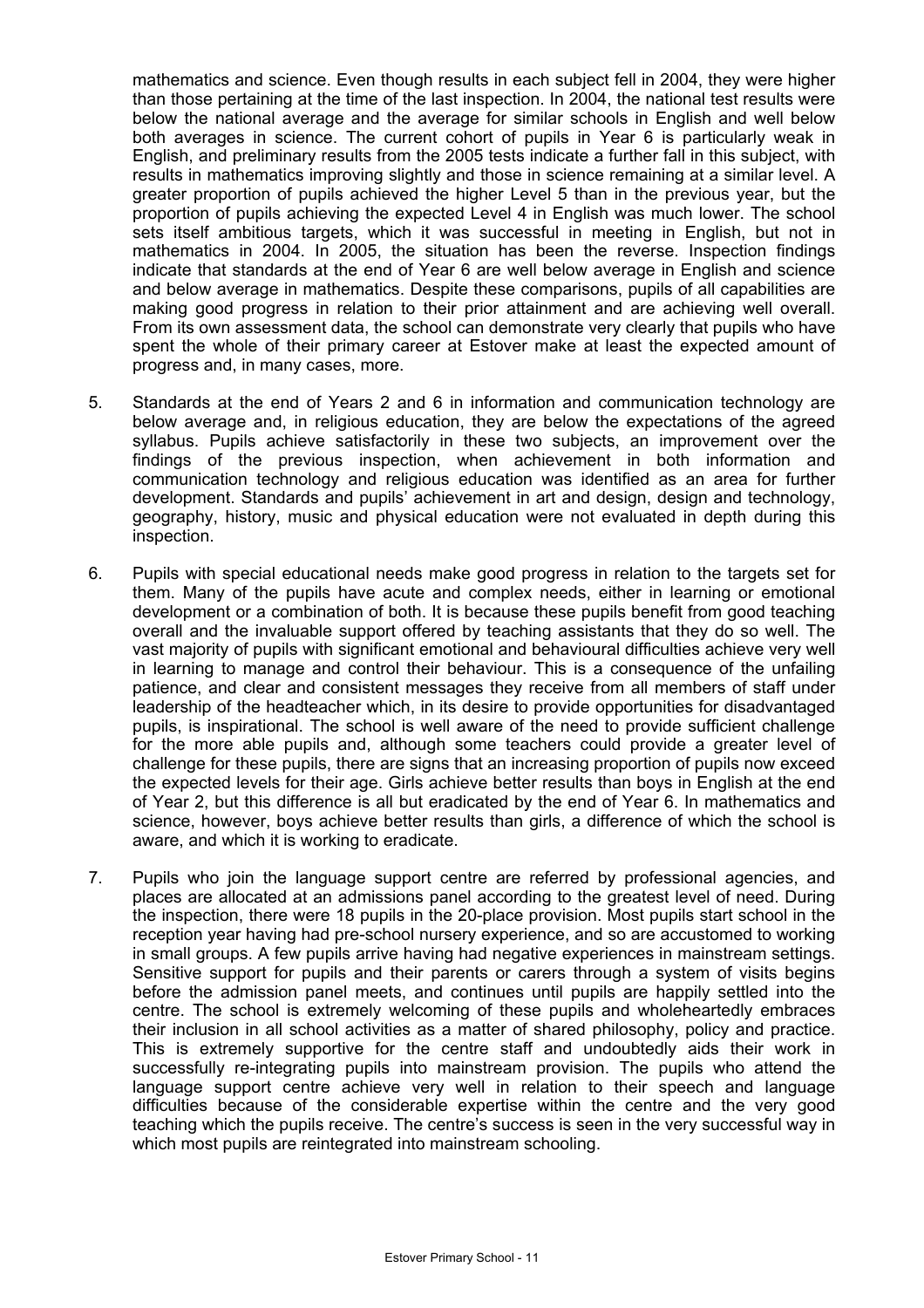## **Pupils' attitudes, values and other personal qualities**

Pupils' attitudes to school and their behaviour are good. Other aspects of their personal development are also good overall. Their moral, social and spiritual development is good and their cultural development is satisfactory. Attendance and punctuality are satisfactory.

### **Main strengths and weaknesses**

- Pupils' attitudes have improved since the previous inspection, because they understand that they should work hard and mostly find lessons interesting.
- Relationships are now very good, because staff consistently promote respect and care for each other.
- Pupils respond willingly to the needs of those in the wider community beyond the school.
- Attendance has improved recently in response to the school's good efforts.

- 8. The school community is pleasant and orderly. Children receive a very good start to their education in the reception class, where the emphasis given to children's personal, social and emotional development enables them to make rapid strides in this area of their learning. Pupils usually arrive at school in good time, ready to enjoy the wake-and-shake exercise session at the start of the day. In lessons, they listen to their teacher, concentrate very well and persevere with their tasks, prompted by the way teaching assistants and other helpers are often at hand to support them. Willingness to work independently is less evident in pupils' attitudes, partly because a sizeable number come to school low in confidence, but also because, for all pupils, opportunities to exercise independence are rather limited. Where independence is encouraged in other areas of the life of the school, individuals selected to perform duties respond with confidence, for instance when they act as junior mealtime assistants. Parents have concerns that pupils with behavioural difficulties at times find it hard to live up to the school's expectations of hard work and sensible behaviour. However, these pupils usually behave well because of the quality of the support extended to them. It is only rarely that individuals become really uncooperative and instances of poor behaviour occur. There are no exclusions, because it is the school's policy never to use this sanction. Instead, pupils who show poor behaviour receive individual support, either in class or, on occasion, to work separately from other pupils. The school's strategies are pursued consistently and to very good effect; individuals usually learn to control themselves better and their behaviour improves considerably.
- 9. The school's effective promotion of social and moral development is especially apparent in its climate of friendly attitudes and mutual respect. The expectations and example of the headteacher and other staff are reflected in pupils' relationships both with each other and towards adults. Planned input in assembly promotes thought about others' feelings and viewpoints. Pupils' understanding is further extended by teachers' response to everyday situations. For instance, the reception teacher listened to children's views on whether a particular sanction would be fair for a boy who misbehaved. On occasion, pupils show a mature degree of tolerance towards each other. Most are unhappy about the occasional times when individuals misbehave, but they make allowances for others' personalities and difficulties and work happily alongside them again after any incident is resolved. The strong promotion of care and respect leaves little room for bullying or other harassment. Parents have few concerns about bullying and staff are very alert to intervene if any concerns arise.
- 10. Pupils also recognise the rights and needs of those in the wider community. They regularly join in supporting generously the charities selected by their school council. They respond thoughtfully to the good opportunities created for reflection, for instance, when an exchange of postcards with a partner school told them how much the lives of pupils in Uganda differ from their own. Reflection on religious topics has a lower profile, but links with a local community church enable weekly input from visitors of several Christian religions. Pupils have ample opportunity to learn about their own culture, for instance through visits. Their understanding of the breadth of other cultural and religious traditions represented in their country today is rather shallow, though they talk with respect about these topics.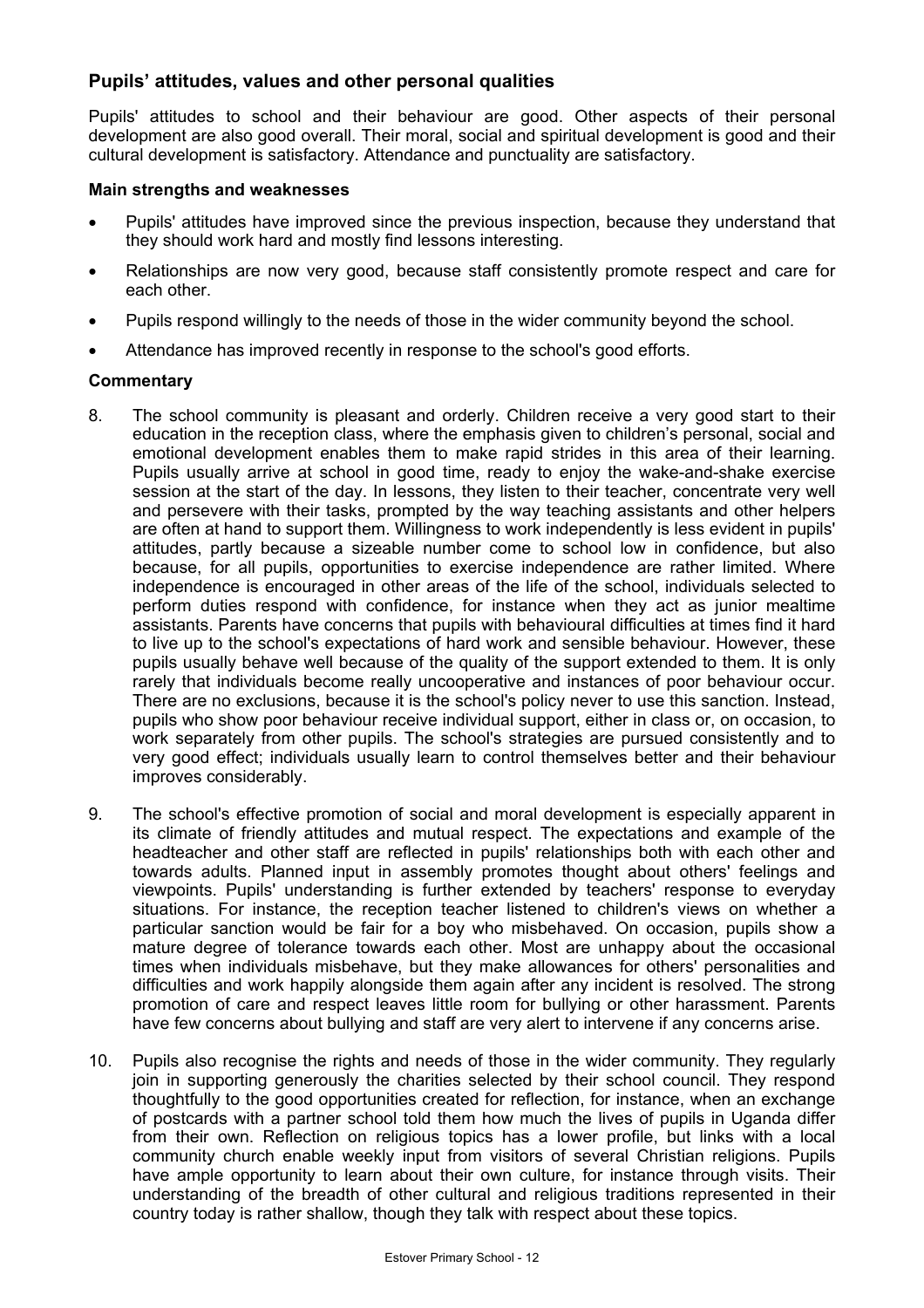11. Attendance improved after the last inspection but then fell again. In 2003-2004 it was well below that usually seen in other primary schools. During 2004-2005, the school, in partnership with the educational welfare officer, made renewed efforts to enforce expectations of regular attendance. As a result, attendance up to the end of May 2005 was around 94.3 per cent, a significant improvement on the previous year. Unauthorised absence is low. Nevertheless, frequent absence of a few pupils continues to cause some concern. Such absences are followed up by the school and the educational welfare officer, even if parents give plausible excuses.

| Attendance in the latest complete reporting year (%) |  |
|------------------------------------------------------|--|
|------------------------------------------------------|--|

| Authorised absence  |     | Unauthorised absence |     |
|---------------------|-----|----------------------|-----|
| School data:<br>6.6 |     | School data:         |     |
| National data:      | 5.1 | National data:       | 0.4 |

*The table gives the percentage of half days (sessions) missed through absence for the latest complete reporting year.*

## **QUALITY OF EDUCATION PROVIDED BY THE SCHOOL**

The quality of education provided by the school is good. The overall quality of the teaching is good. The school provides a satisfactory curriculum, which is enriched by a very good variety of activities outside the normal curriculum. The staff provide a very good level of care for the pupils. The school's links with parents, other schools and the local community are good.

## **Teaching and learning**

The overall quality of the teaching, the standards of learning and the school's procedures for assessment are good.

## **Main strengths and weaknesses**

- The quality of the teaching has improved since the last inspection.
- There are examples of excellent and very good teaching in different parts of the school, but the teaching varies from class to class and is not always of a consistently high quality.
- The quality of the teaching in the reception class is particularly good, especially in the area of children's personal, social and emotional development.
- The teachers are very good at managing pupils' behaviour.
- Well-trained teaching assistants make a significant contribution to pupils' learning, particularly those with special educational needs.
- Pupils become very reliant on adult help and find it hard to work independently.
- In some classes, teachers use too many worksheets and do not challenge pupils enough.
- Teaching in the language support centre is very good overall because of teachers' expertise and very good teamwork.
- Good assessment procedures help teachers to keep track of pupils' progress.
- Target-setting and the marking of their work do not give pupils a clear enough indication of what they need to do to improve.

## **Commentary**

12. Overall, the quality of the teaching and standard of pupils' learning are good. The quality of the teaching has improved since the last inspection. The result of this is seen in the better provision for pupils with special educational needs and in improvements in the school's results at the end of Year 6. There is more good and very good teaching than before. In the lessons observed during the inspection, the quality of the teaching ranged from excellent to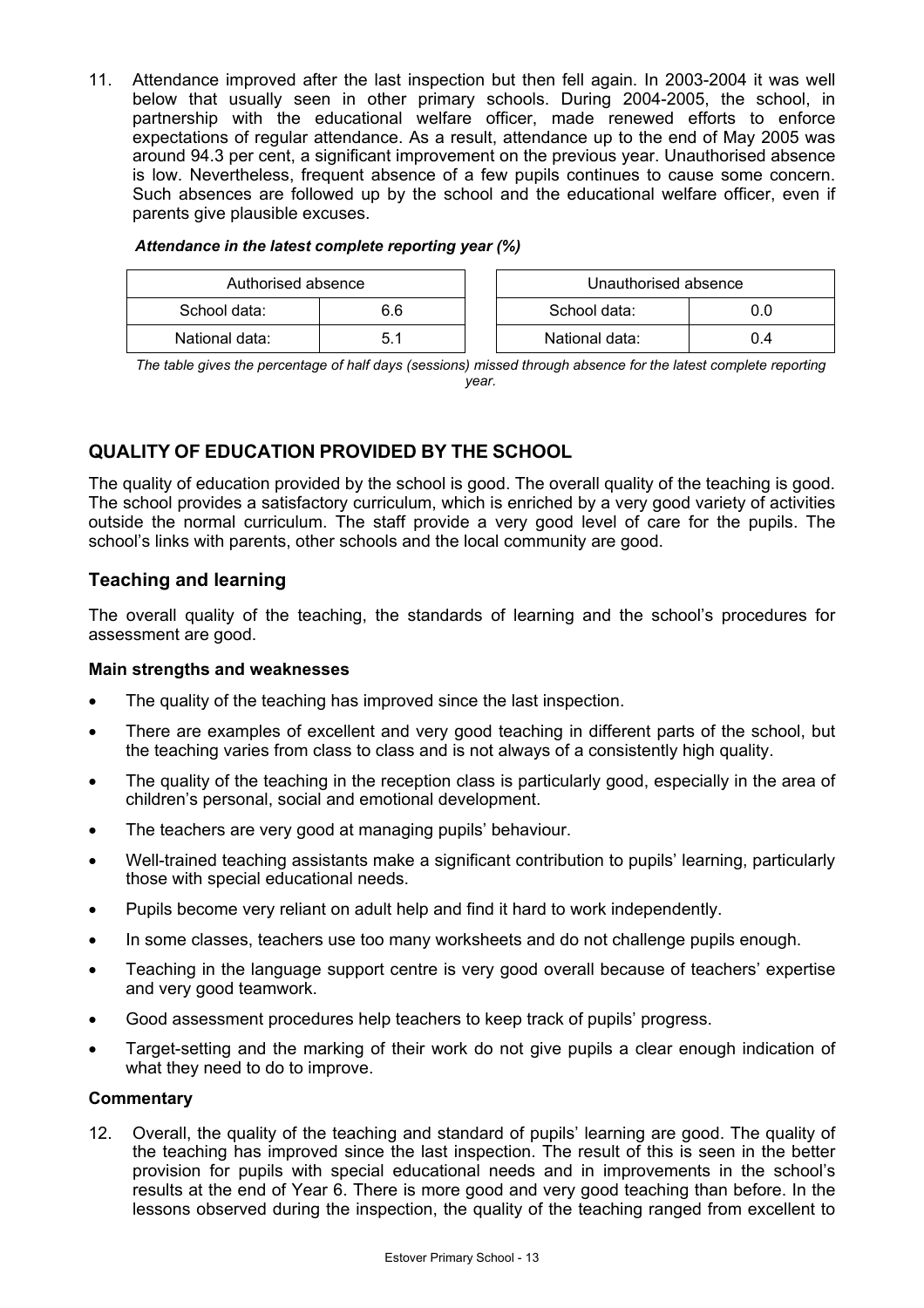satisfactory. The teaching in the reception class and in the language support centre was of consistently high quality. Although the overall quality of the teaching is good, it is not entirely consistent, and the teaching in some classes is better than in others. There are, however, no major weaknesses and no subjects in which the teaching is unsatisfactory. In some areas, notably information and communication technology and religious education, teachers' expertise has improved significantly since the previous inspection.

#### *Summary of teaching observed during the inspection in 33 lessons*

| Excellent | Very good | Good    | Satisfactory | Jnsatisfactory | Poor | Very poor |
|-----------|-----------|---------|--------------|----------------|------|-----------|
| 2(6)      | (24)<br>ິ | 13 (39) | 10(30)       | 0(0)           | 0(0) | 0(0)      |

*The table gives the number of lessons observed in each of the seven categories used to make judgements about lessons; figures in brackets show percentages where 30 or more lessons are seen.* 

- 13. Teaching and learning in the reception class are consistently good and frequently very good and, as a result, children are achieving well in all areas of learning. There is very good teamwork between all adults, and this ensures effective support for children's learning. Lesson planning is detailed and provides effective learning opportunities for the range of children's abilities. Good assessment practices result in all adults keeping detailed records of children's development in each area of learning. This provides secure information for the next steps and enables teachers to match work appropriately to children's abilities. The teaching for children's personal, social and emotional development is particularly good, enabling children to make rapid gains in this area of learning and to reach the standards expected for their age by the end of the reception year. A few parents expressed concern at the demands made of their children in this class. The inspection team found no evidence to substantiate these concerns, finding instead a very secure learning environment in which the children are challenged appropriately, relationships between adults and children are very good, and clear boundaries are set.
- 14. In the rest of the school, the teachers work very hard to encourage and engage the pupils, a significant minority of whom often find it hard to concentrate on their work. The teachers are very good at managing pupils' behaviour; they exhibit great patience and equanimity, have appropriate sanctions and systems for reward, yet insist on high standards of behaviour. In most classes, the teachers are good at planning work at differing levels according to pupils' needs. A large band of well-trained teaching assistants enable teachers to cope with this range of needs and have a significant impact on pupils' learning. Apart from during some of the whole-class sessions, they make good use of their time, are thoughtful in their interactions with pupils and provide considerable assistance to the teachers. Some of the teaching assistants teach small groups of pupils very capably away from the main class, others provide good support for individual pupils within the classroom, but are also attentive to the needs of others. The large amount of additional help provided is certainly needed, but also has its drawbacks in that it is easy for pupils to request help from the adults who are present rather than trying to solve problems on their own. Many pupils lack the ability to work independently, and the school has not yet solved the conundrum of how to provide a high level of support whilst at the same time helping pupils to develop independent learning skills.
- 15. A key feature in the classes where teaching is strongest is the quality of teachers' planning, which seeks to link the development of key skills in various subjects through a common theme. In Year 6, for example, the geography topic of rivers has been explored not only in geography lessons, but in art and design through observation and paintings of rivers, in mathematics through measurements undertaken on a field trip, in information and communication technology through turning these measurements into graphs, and in English through writing haiku poems on the subject of rivers. This carefully planned linkage helps to deepen pupils' understanding of the common theme whilst providing a purpose for the learning of skills in other subjects. However, this very good cross-curricular planning and development of key skills through other subjects is not evident in some classes, especially where the teachers' planning relies heavily on the use of worksheets, many of which lack intrinsic interest, are not challenging enough and do not encourage the development of independent learning skills.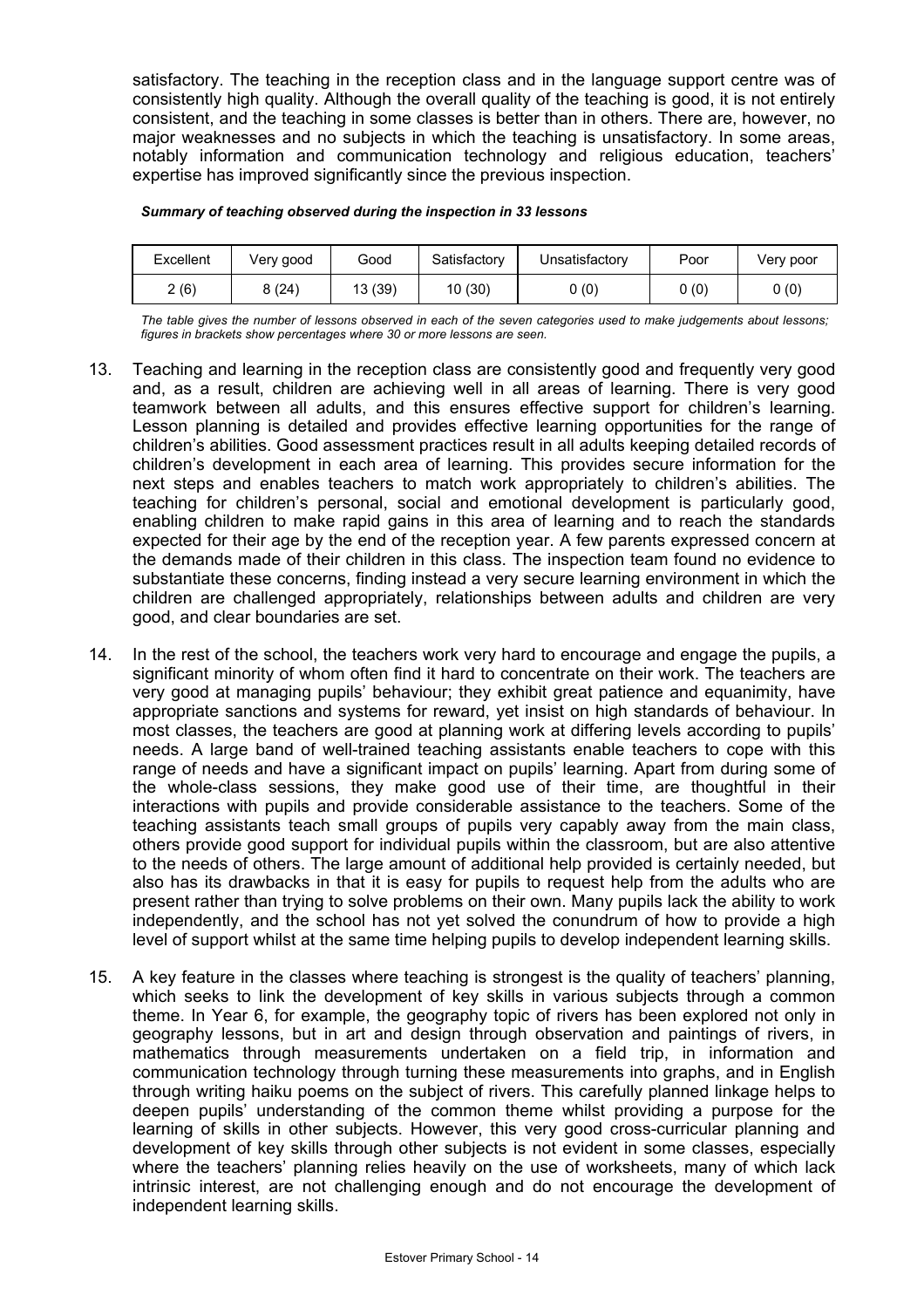- 16. There is a very good awareness in nearly all classes of the differing needs of pupils, and staff work hard to provide levels of work which are appropriate to these needs. Teachers and teaching assistants know pupils with special educational needs very well. They make good use of information about what pupils have learned in planning to address areas of particular need. Pupils with special educational needs benefit from extra support and modified work alongside their peers in class. Teaching assistants work closely with teachers to plan to meet the needs of small groups of pupils. They have strong relationships with pupils who trust them and so work well with them. Consequently, pupils also achieve well when they are working in these small groups.
- 17. Pupils who attend the language support centre receive very good teaching. Two of the lessons observed during the inspection were excellent. Staff plan and assess what pupils can do meticulously. The teacher-in-charge is highly skilled at focusing upon the pupils' greatest needs while ensuring that pupils have fun and develop self-confidence at an impressive rate. This was evident during the inspection when excellent teaching in the hall enabled all the pupils in the group to develop their physical co-ordination skills and awareness of the space around them, while recalling and predicting a familiar story. The teaching methods totally engaged pupils' imaginations and everyone enjoyed 'going on a bear hunt' enormously, unaware that they were tackling areas of huge potential difficulty. Teachers and teaching assistants work very closely together so pupils receive consistently positive messages about the extent to which their efforts are valued. Consequently, pupils await the next lesson with eager expectation, confidently and rightly anticipating fun and success. As a result, they are very ready to learn, and this attitude makes a significant contribution to their very good rates of progress.
- 18. The school's procedures for assessment are good and have improved significantly since the previous inspection. The school has a detailed timetable for assessment which includes twice-yearly reading tests and target-setting in partnership with parents, writing assessments and teachers' assessments in each subject each term, and the gathering of other data. In addition, the school uses an Internet-based assessment package which provides detailed information about how well pupils are doing in English, mathematics, science and information and communication technology and indicates areas which individual pupils need to work on and teachers need to cover in more detail. The results of national tests are analysed to highlight any areas of weakness. As a result of these procedures, the school is able to track pupils' progress as they move through the school, identify how well pupils are doing in relation to their prior attainment and set appropriate targets. The school also participates in the Performance Indicators in Primary Schools (PIPS) Project run by the University of Durham, which allows the school to look objectively at the progress and attitudes of individual pupils and provides further feedback on the school's performance.
- 19. The school's day-to-day assessment procedures are not as strong and do not always give pupils a clear enough indication of how they can improve. Although individual targets are set for pupils, some of them are far too general, and not enough attention is given to the targets on a daily basis, with the result that pupils lose their focus on these areas for development. Pupils' work is checked regularly, and teachers frequently write positive comments at the end of a piece of work. However, they frequently overlook pupils' mistakes and do not give individuals a clear enough indication of what they have done well or what they need to improve. As a result, pupils are not aware of, and, therefore, do not learn enough from, the mistakes they make. In addition, not enough time is built into lessons for pupils to review work they have completed, either on their own, with the help of adults or through working with their peers, in order to make improvements.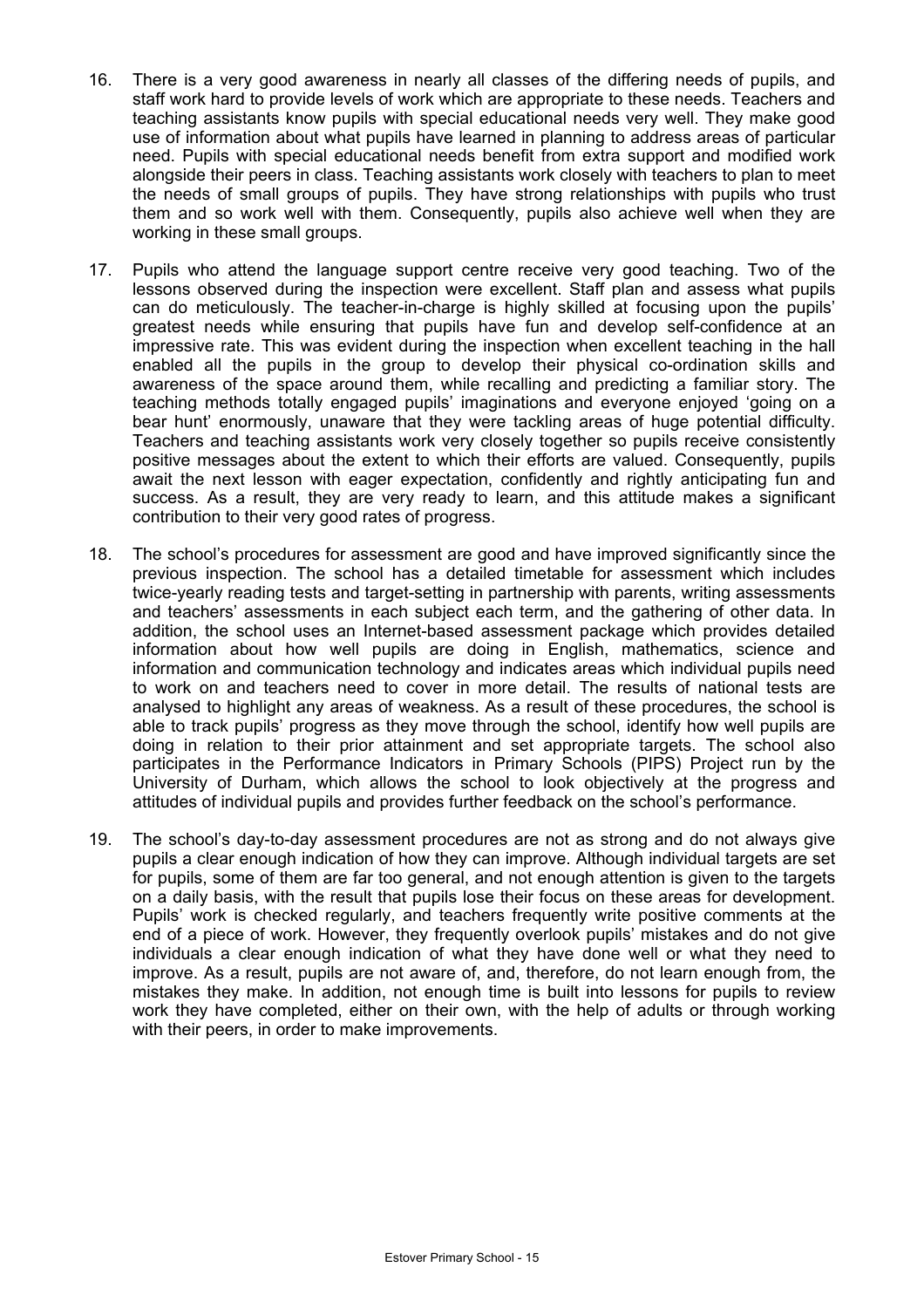## **The curriculum**

The school provides a satisfactory curriculum and a very good range of activities outside the formal curriculum. The overall range of learning resources and the quality of the school's accommodation are satisfactory.

#### **Main strengths and weaknesses**

- The curriculum for children in the reception class is good.
- A very good range of extra-curricular activities add breadth, depth and enrichment to pupils' learning.
- The school works very successfully to provide all pupils with equal opportunities to learn.
- The school promotes the pupils' personal development well.
- The school makes good provision for pupils with special educational needs and very good provision for those with highly specialised needs.

- 20. The staff in the reception class plan a good curriculum for the children because they have a clear understanding of the learning needs of children of this age. There is a very good emphasis on developing the children's personal and social awareness. Children are given a good range of opportunities to explore through structured play activities both inside and outside the classroom. In general, there is an appropriate balance between activities directed by the adults and those where children can choose what to do.
- 21. The curriculum in Years 1 to 6 meets statutory requirements fully and is generally broad and balanced, which is an improvement since the last inspection. However, the time allocated for teaching in Years 3 to 6 is well below that in most schools, and this limits the depth of work, particularly in some foundation subjects. Although timetables indicate that coverage for most subjects is within the recommended amount, time allocations for individual subjects vary from class to class. All subjects have good medium-term plans, which indicate that pupils' learning is developed progressively as they move through the school. In some classes, these plans identify opportunities for cross-curricular links so that pupils can see coherence and relevance for their learning; this aspect of the school's work is properly established in other classes.
- 22. The school develops pupils' personal qualities effectively. The whole ethos of the school contributes to this very well. A high priority is placed on all pupils being fully involved in all aspects of learning. In lessons where teachers encourage pupils to think for themselves, this has a major impact on personal development and in raising standards across the curriculum. However, there are some examples where, because of the generous allocation of staff, pupils tend to seek help from them rather than think things out for themselves and develop independence in their own learning. There are many opportunities for pupils to take responsibility in school and the wider community, and pupils fulfil these responsibilities well. The school council is becoming a valuable system for hearing pupils' views.
- 23. The school's highly flexible response to pupils with a wide range of emotional, behavioural and learning needs is impressive. This accounts for the school's very good success rate in helping pupils with behavioural difficulties to succeed when they have previously failed in other schools. The headteacher leads a school committed to each pupil, constantly seeking to meet individual needs. As a result of this commitment, the school makes very good use of both its own expertise and that of other professionals. The partnership with staff in the language support centre is a case in point. Here, pupils are provided with a specialised programme tailored to their individual needs, but pupils in the main school also benefit from the expertise which exists as teachers learn new techniques from their specialist colleagues. As a result, the school either provides highly specific individual support or special programmes tailored to the needs of a group of pupils. This results in a highly inclusive school that is also a very orderly community.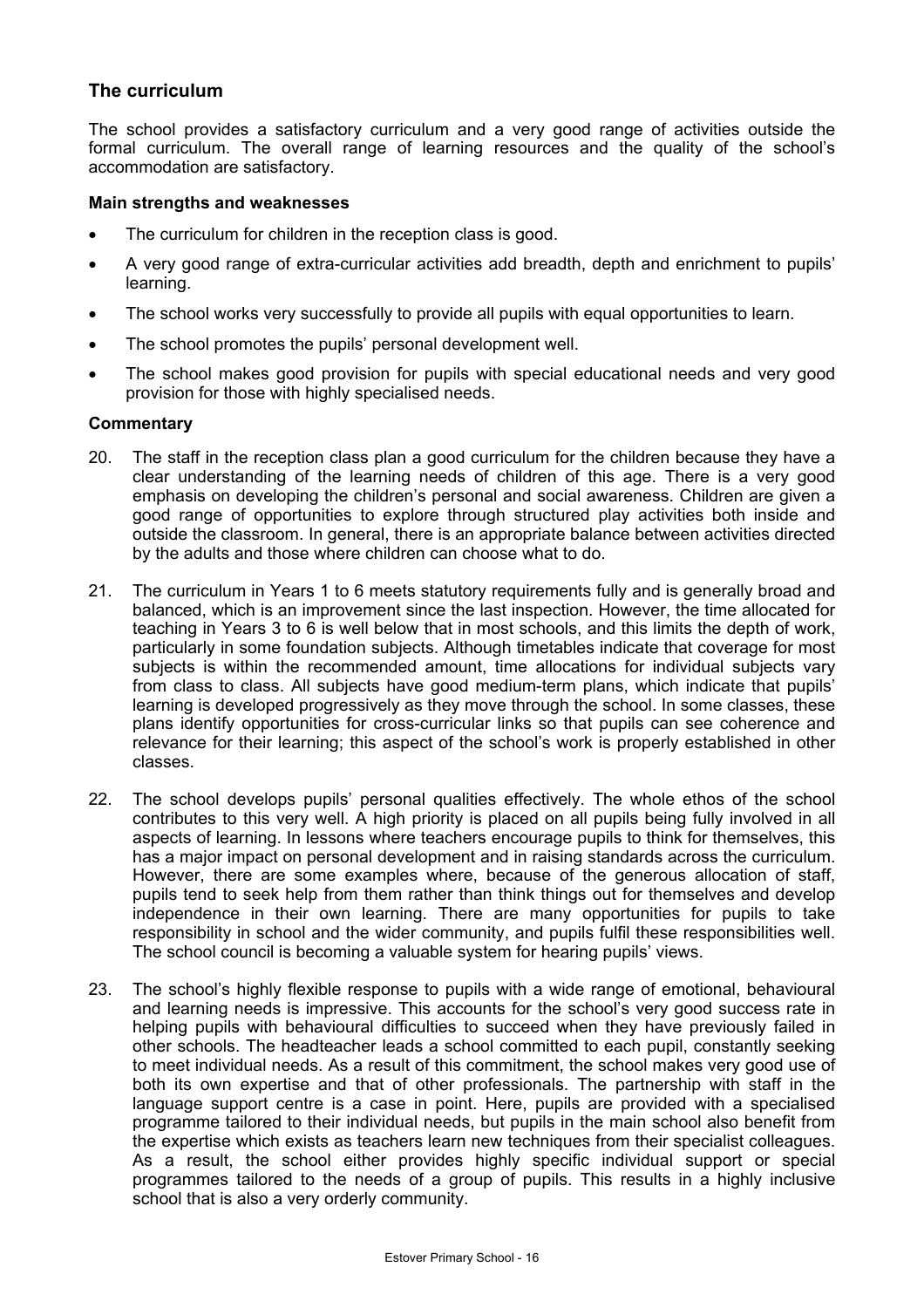- 24. There is a very good range of extra-curricular activities to enrich pupils' learning outside lesson time. A large number of after-school clubs, for example, for dance and sports, are well supported. Pupils take part and do well in inter-school sporting events. The pupils in Years 5 and 6 have the opportunity to take part in residential visits, and this enhances their personal development. Many visits are arranged to enrich all areas of the curriculum. Visitors are frequently welcomed into school to support different subjects, and whole-day workshops are arranged. Themed weeks, for example, a science week and book week, give pupils a broader knowledge of the subjects. Good links with other schools and colleges enrich the curriculum and enhance opportunities, especially for more able pupils.
- 25. The school has an adequate number of well-qualified teachers to meet the needs of the curriculum and a very good number of well-trained teaching assistants, who make a significant contribution to pupils' learning. The range of learning resources is satisfactory. Although many of the classrooms are cramped, the school's accommodation is satisfactory. Outdoor facilities for children in the reception class have improved since the last inspection, but are still too small to enable pupils to use wheeled toys or large apparatus.

## **Care, guidance and support**

The school gives very good attention to pupils' care, welfare, health and safety. It provides them with good support and guidance. The school gives satisfactory consideration to pupils' views.

#### **Main strengths and weaknesses**

- Induction arrangements are very good, so newcomers soon settle, whichever class they join.
- Personal care and quidance is very good, with particular care for those at risk of missing out through disadvantageous personal circumstances.
- Targets are not used consistently enough to help pupils understand the next steps they must make in learning.
- Effective strategies encourage pupils to adopt a healthy lifestyle.
- Pupils who attend the language support centre are very well supported when they are working outside the centre.

- 26. A very good induction programme prepares children to cope happily when they join the reception class. Home visits are offered and conducted with sensitivity, providing friendly first contact. Parents have the opportunity to meet with the staff and find out how they can help their children learn. Children make visits to the school during the term before they start and have the chance to do their first piece of homework when they fill in a book about what they can do. Similarly effective support is extended to the considerable number of pupils who transfer into other classes. Quite often, they arrive with particular personal or educational needs, some of them having been excluded from their previous school. The headteacher ensures that very good support is in place for these pupils. She and other staff soon understand the pupils' individual characteristics and needs. This, coupled with the friendly attitudes of other pupils, ensures that newcomers soon grasp the school's expectations and routines.
- 27. Staff create a very caring environment. Pupils are confident they can ask for help over any worry. Staff use verbal encouragement and awards skilfully, so all pupils benefit, especially those who are low in confidence. Adept management of behaviour helps individuals who lack self-control. The well-judged support helps pupils to begin to enjoy learning and to achieve more. However, support for pupils to grow further in responsibility for their own learning is limited. In the learning support centre, individual targets for improvement are routinely shared with pupils in terms that they can grasp. Elsewhere, targets are referred to less often, whether they be for groups or for individuals. Pupils tend to be vague about the individual targets agreed at the consultation meetings between teacher, parent and pupil. Good efforts are made to liaise with each of a wide range of outside agencies, to support pupils' diverse personal and educational needs, including the needs of those in public care. Under the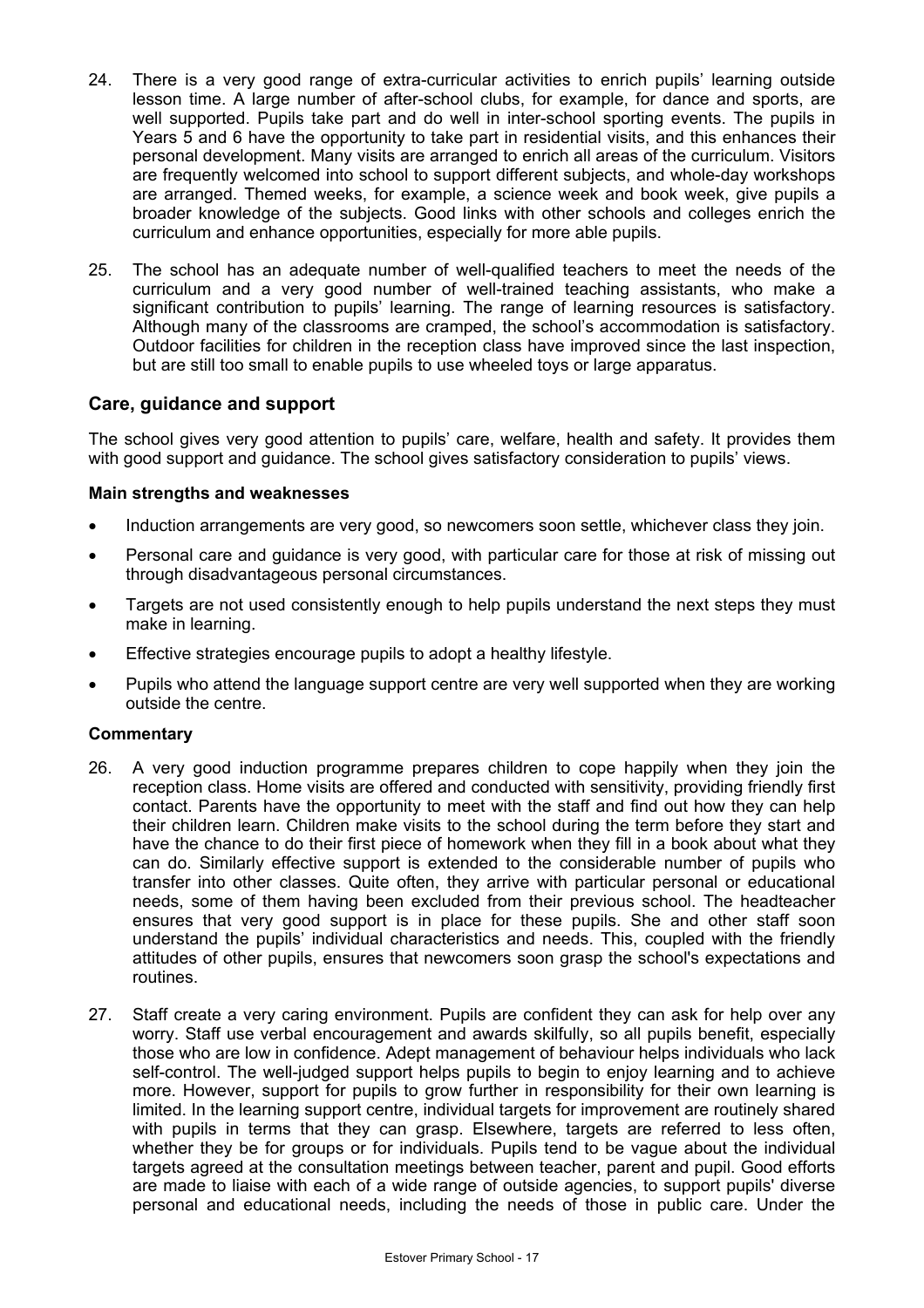extended campus initiative, the school has recently joined in appointing a co-ordinator to lead in linking with such outside agencies, to increase further the efficacy of liaison in supporting pupils' needs.

- 28. Good thought is given to promoting pupils' health and safe living. Most pupils, and many staff, join enthusiastically in the 'wake up, shake up' exercise session at the start of the day. Teachers are gaining success with efforts to promote understanding of healthy eating. They liaise with catering staff to help pupils grow in enjoyment of a healthy diet. Suitable attention is given to health and safety procedures, to ensure the safe conduct of the range of school activities.
- 29. Pupils' views are sought in a variety of ways. Pupils themselves helped to decide which of them should be trained as mediators, and those selected can now aid others' well-being by sorting out minor problems. Pupils suggest ideas through the school council; for instance, they have asked for more rubbish bins in the playground. As part of a behaviour project, one group of pupils completed a questionnaire about the teaching they experience. Teachers could then take account of their perceptions. However, consideration of pupils' views about aspects of their own learning is not a regular feature.

## **Partnership with parents, other schools and the community**

Partnership with parents and with the community is good. Links with other schools and educational establishments are also good.

#### **Main strengths and weaknesses**

- The school makes good efforts to work in partnership with parents, and to gain support from those who are slow to get involved in their children's learning.
- A range of links with the community and with other schools and colleges are developed successfully to add to the breadth of pupils' learning.
- Liaison between the learning support centre and other schools, to support pupils with special educational needs, is very effective.

- 30. The school takes good steps to inform parents and to involve them in its work. The prospectus is readable and helpful. A summary of each class's curriculum is sent home at the start of each year. Regular, informative newsletters give good advance notice of key dates. The headteacher makes particular efforts to gain support from those families where there is concern about a pupil's attendance or behaviour. Most parents come to the consultation meetings offered, to discuss their children's work and targets for their next steps in learning. The targets discussed are generally ones that parents might help their children reach, but there are occasional instances when they are recorded in terms that are unhelpful to both parents and pupils. The learning support centre has a wide range of helpful leaflets to enable parents to help their children with specific topics. Staff in the reception class also make efforts to involve parents. Elsewhere in the school, such ongoing encouragement of parental involvement is less well developed. The annual reports issued in the summer term give parents a good amount of information about their children's achievements, what they can do and what they find difficult. However, comments about religious education and personal, social and moral education tend to be less informative. Despite the overall good flow of information, a number of parents feel they would still like to know more about their children's progress. Other parents, however, are less keen to be involved. Their lack of time or interest is seen in lack of support over homework. Previously, the school ran family learning sessions but, this year, despite encouragement from the school, parents' lack of interest meant the course could not run.
- 31. The school works hard to include parents of pupils with special educational needs in discussions and decisions about the best way to help their children. Individual education plans consistently provide sensible and manageable guidance for parents and carers to use at home.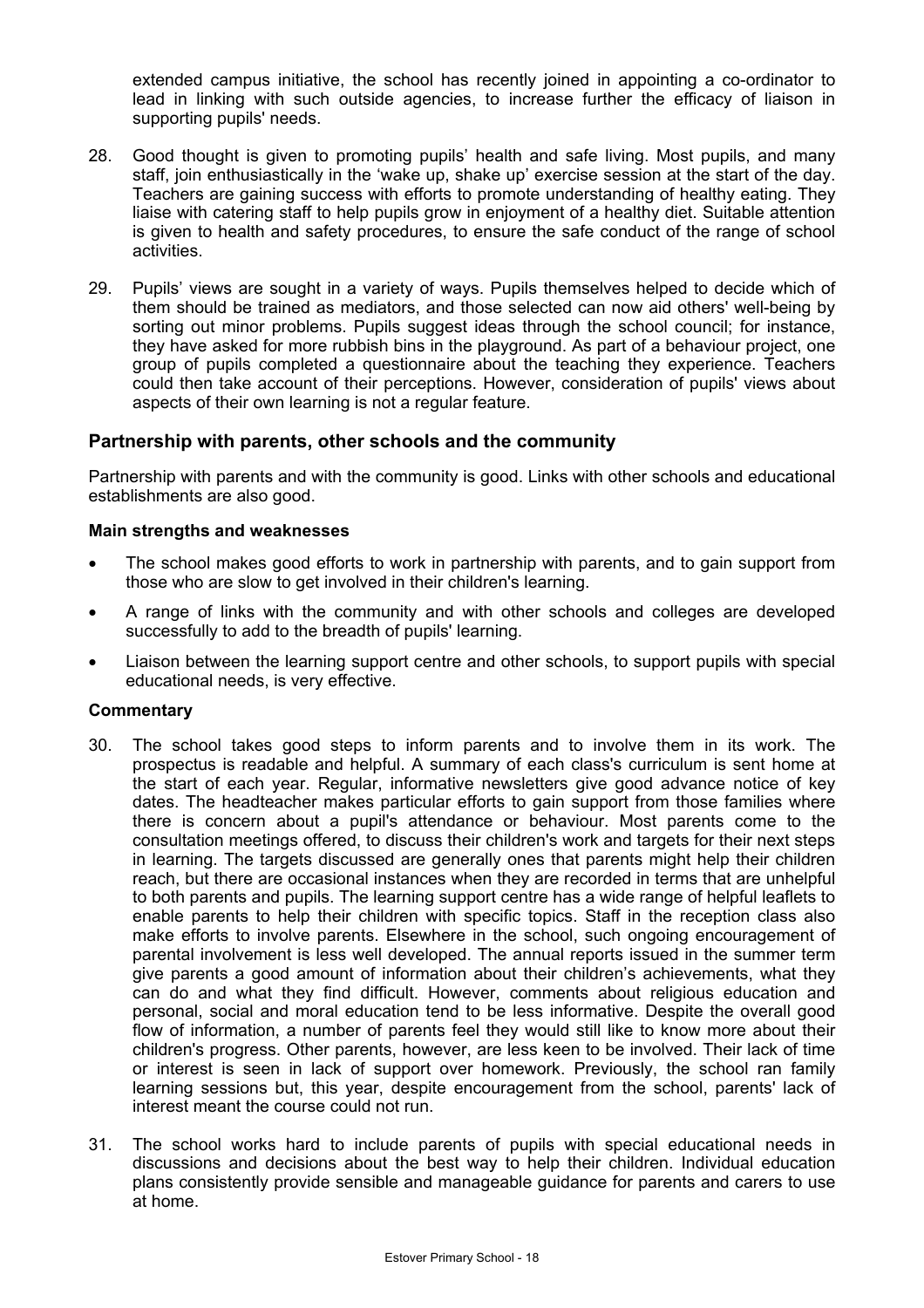- 32. A number of volunteers from the community come into school to contribute to the pupils' personal growth and learning. A recent highlight was arranged with help from the 'befriending consortium'. This group of older residents helped pupils in Year 5 prepare for and participate in a tea dance, so they could create their own VE day celebrations as part of their studies on the Second World War. In return, pupils in Year 5 will share their computer skills with members of the group. Visits to the local area, that add to the breadth of pupils' learning, are a regular feature in all classes, and pupils talk enthusiastically about what they see and do on their trips.
- 33. Links with other schools and educational establishments are good. A particular feature is the two-week transition programme arranged for pupils in Year 6 in partnership with the college to which most of them transfer. In all classes, pupils benefit from the termly drama and music workshops held with the help of this college. Higher-attaining pupils make visits to the local university for relevant extension activities, and the school regularly welcomes students for work experience and training. Very good liaison is developed with schools from which pupils transfer into the learning support centre, so that staff in the centre can provide effectively for their needs. If pupils become ready to rejoin their mainstream school, continuing liaison, achieved with the help of the centre's outreach teacher, helps them face this step confidently.

## **LEADERSHIP AND MANAGEMENT**

The leadership and management of the school are good. The leadership and management of the headteacher and of other key staff are good. Governance of the school is satisfactory.

#### **Main strengths and weaknesses**

- The headteacher has a very clear vision for the school, which is communicated well to staff and governors.
- The school's commitment to including pupils regardless of their previous difficulties or problems is excellent.
- Good leadership has led to good improvement since the previous inspection in the quality of education provided.
- Provision for pupils with special educational needs is led and managed very well.
- The language support centre is led very well by a knowledgeable and highly effective practitioner.

#### **Commentary**

34. The quality of the school's leadership and management has improved since the last inspection, benefiting from the greater stability experienced by the school over the last six years compared with the very unsettled period prior to the previous inspection. The headteacher provides good leadership. She has a very clear vision of the sort of school she wants Estover to be, and high on the list of priorities is the supreme importance attached to catering for the individual pupil, whatever their needs might be. At the pre-inspection meeting for parents, a number of parents commented on how grateful they were for the way the school had helped their children overcome particular difficulties or settle into a new school after experiencing problems elsewhere. The headteacher's inclusive philosophy is shared by governors and staff, all of whom go the second mile when needed. The headteacher is well respected by parents, governors and staff and has built a strong team of committed, hardworking and loyal staff. Under her leadership, there has been good improvement since the previous inspection, with the school tackling effectively nearly all of the key issues identified at that time and standards at the end of Year 6 rising more than in most schools. The headteacher also provides very strong leadership for the school's work with pupils with special educational needs. This results in a totally shared commitment from staff to support all their pupils, however much those pupils might test their resolve. Systems for translating this ambitious intention into practice are well organised; paperwork is sensible and manageable. Previous weaknesses in the procedures for assessing and recording what pupils with special educational needs know, understand and can do have been addressed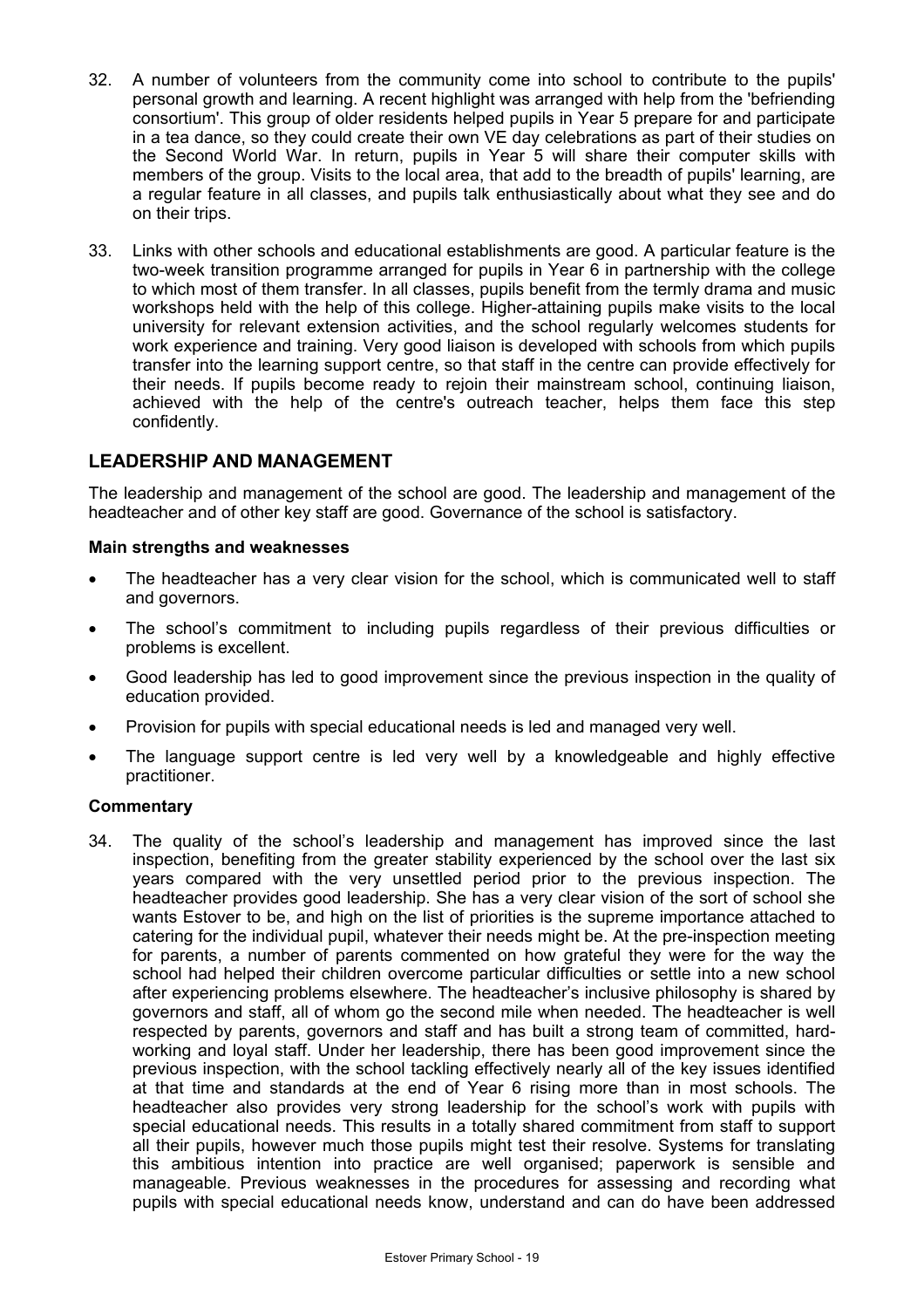very well and are now good. The headteacher carries a very heavy load, which some would consider is too great given the range of needs within the school. Sensibly, more curricular responsibilities are being delegated to the deputy headteacher and much of the routine administrative work for special educational needs is to be undertaken by an assistant in the coming year.

- 35. Subject leadership has also improved, and the most recent initiative, started at the beginning of the school year, to assign staff to leadership teams, each of which takes responsibility for different areas of the curriculum, has strengthened the leadership further and made good provision for continuity of leadership should a member of staff leave. The leadership of English and mathematics has been most influential, and other leadership teams are beginning to follow suit. The recently appointed deputy headteacher provides a good rolemodel for other staff and is beginning to take on greater responsibility for curricular matters. The leadership of the Foundation Stage is good. The teacher is very experienced with children of this age and clearly knows their needs. There is a very good team spirit between the staff because the class teacher works very closely with the experienced teaching assistants who take a full part in the education of the children.
- 36. Within the language support centre, strong leadership from the headteacher and the teacherin-charge has ensured that the previous strengths of the centre have been maintained, in spite of increasing numbers of pupils and the greater complexity and severity of their needs. This represents good development of the provision since the previous inspection. Under the knowledgeable and highly effective leadership of the teacher-in-charge, the centre staff never lose sight of their primary aim, to prepare pupils to learn effectively with their peers in mainstream classes. They waste no time in working towards this goal, while always remaining sensitive to the needs of the individual. Programmes for introducing pupils to mainstream lessons are planned very carefully to ensure success. For example, it is a matter of policy to introduce pupils initially to lessons where they have greatest skill or interest, and teaching assistants provide invaluable support as trusted adults while pupils extend their mainstream experience. Staff have produced several very detailed leaflets to help parents and carers with practical information and guidance. Parents and carers are, justifiably, highly appreciative of the centre's work. They recognise that their children are flourishing and feel very well informed.
- 37. The management of the school is good. There are well-established daily routines, administrative staff are helpful, and finances are managed well. The school pays good attention to the principles of best value. It evaluates its own performance well and has a good understanding of its own strengths and areas for development. The school's development plan contains a large number of priorities for improvement, all of which are appropriate, but they are too many in number and not sufficiently well prioritised to provide a clear and manageable focus for development.
- 38. Governance is satisfactory. The school has a very committed body of governors who are supportive of the headteacher and staff and also fiercely committed to the principles of inclusion. They have a good understanding of the school's strength, but are very reliant on the headteacher's expertise in matters of future development. The governing body ensures that the school fulfils all of its major statutory responsibilities. A number of individual governors are regular visitors to the school and provide a significant amount of voluntary help within the school.

| Income and expenditure $(E)$ |         | Balances (£)                              |        |
|------------------------------|---------|-------------------------------------------|--------|
| Total income                 | 779,673 | Balance from previous year                | 31,551 |
| Total expenditure            | 775,435 | Balance carried forward<br>to the<br>next | 35,789 |
| Expenditure per pupil        | 3,710   |                                           |        |

| Balances (£)                           |        |  |  |  |  |
|----------------------------------------|--------|--|--|--|--|
| Balance from previous year<br>31,551   |        |  |  |  |  |
| Balance carried forward to the<br>next | 35,789 |  |  |  |  |
|                                        |        |  |  |  |  |

#### *Financial information for the year April 2004 to March 2005*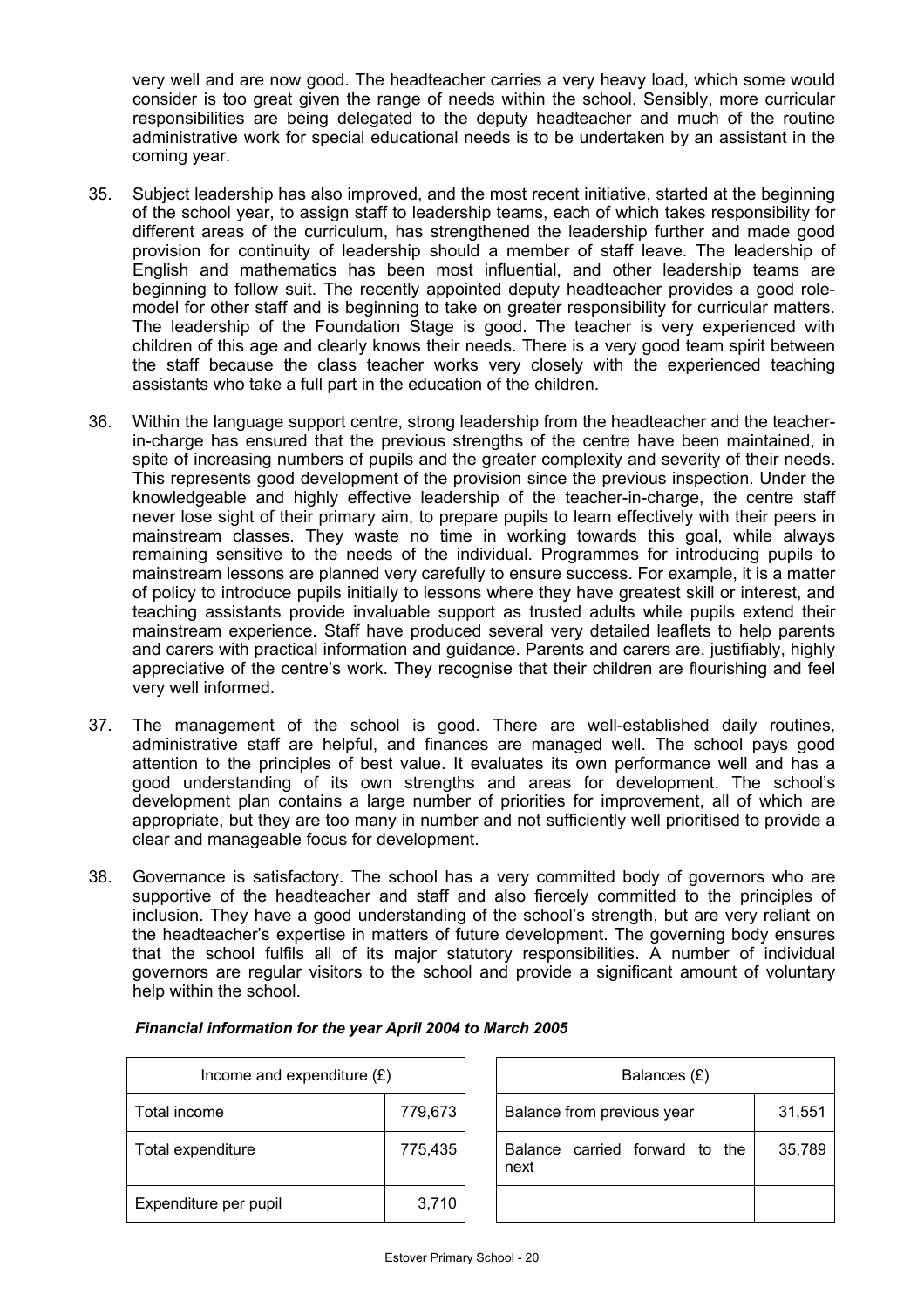39. The school receives an above average income per pupil, reflecting the high costs of provision in the language support centre and the additional costs associated with providing for so many pupils with special educational needs. Taking account of the quality of education provided, the leadership and management of the school and the progress pupils are making, the school provides good value for money.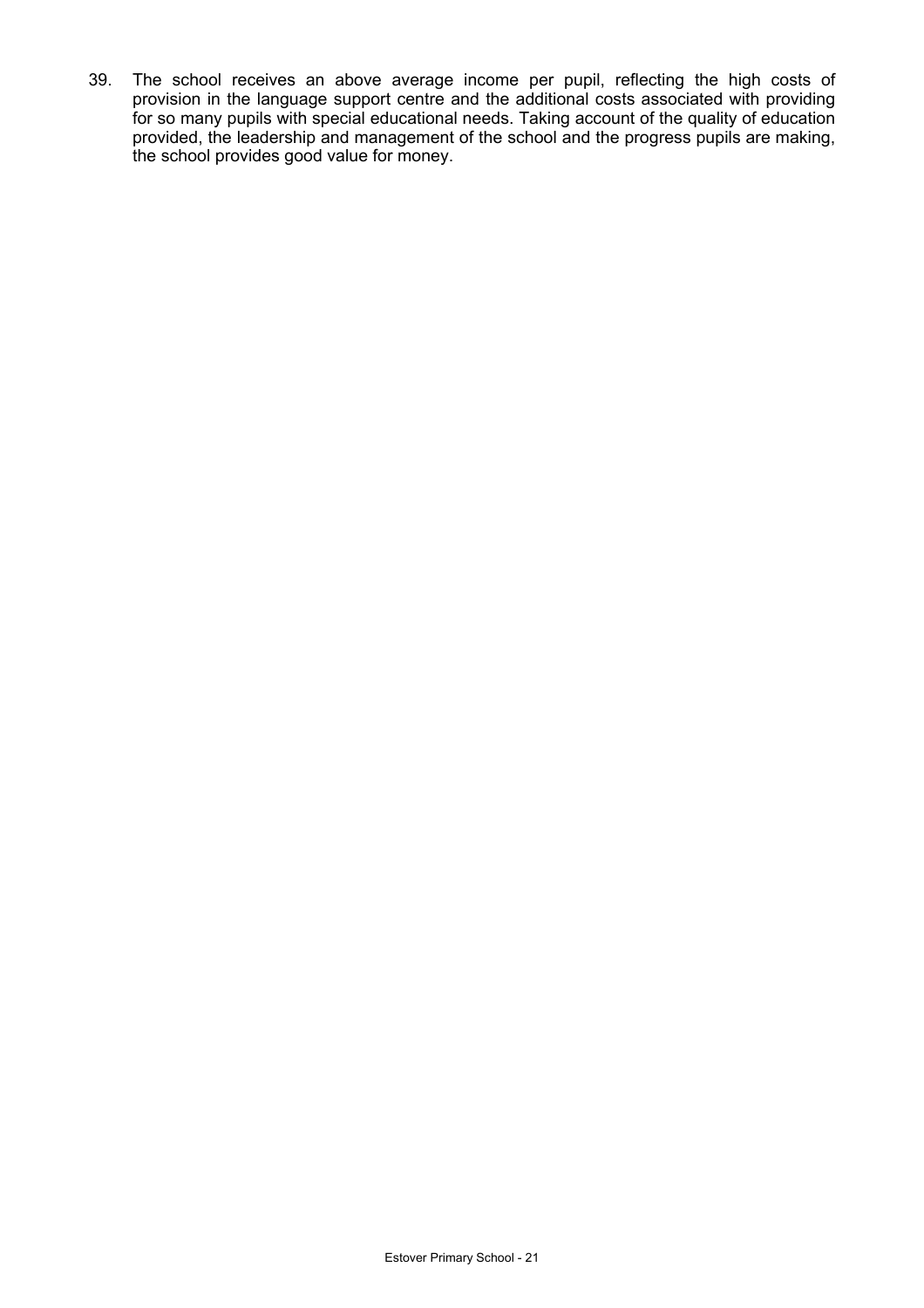# **PART C: THE QUALITY OF EDUCATION IN AREAS OF LEARNING AND SUBJECTS**

## **AREAS OF LEARNING IN THE FOUNDATION STAGE**

40. Provision for children in the Foundation Stage and its leadership and management are good. The children achieve well, and often very well, from starting points which are very low, because of good, and often very good, teaching, a well-planned curriculum and good liaison with parents. All staff work together very well as a team, and they make learning fun for the children. Assessment is used well on a day-to-day basis, and there are good procedures to record progress towards the standards children are expected to reach. The school has maintained this good-quality provision since the last inspection. Accommodation and resources are satisfactory. However, although there has been some improvement to the outside learning environment, it is still not large enough for children to develop their physical and creative skills to the full.

## **PERSONAL, SOCIAL AND EMOTIONAL DEVELOPMENT**

Provision in personal, social and emotional development is **very good**.

#### **Main strengths and weaknesses**

- Children make rapid progress in their personal development because of the high priority given to this area of learning.
- Children behave very well, relate well to one another and concentrate on the work they are given to do.
- Induction procedures are very good.

- 41. Many of the children have poor social skills and the standard of their personal development is low when they enter the reception class. As a result, the school gives a very high priority to their personal, social and emotional development. When they start school, the children settle quickly into the class because of the very effective induction procedures. Staff work hard to ensure that all children feel happy and secure in class. Because of the very good provision and very good teaching, children make rapid progress and achieve very well, so that standards in this area of learning are in line with those expected when they enter Year 1.
- 42. Children are learning that good behaviour is a fundamental requirement in the classroom and are very familiar with class and school routines. Their behaviour is good because this aspect of their development is continually promoted and expectations are high. They have learned the importance of putting up their hands before answering questions or making comments, and they pay attention to adults and to one another. They trust the adults who work with them, and it is obvious that they feel secure. Children relate well to one another, play happily together, and there is no evidence of any unkindness between children. Almost all children concentrate on the tasks that have been set for them and try to succeed.
- 43. The environment in the classrooms is controlled effectively, which has the positive effects described above. The children are also given sufficient opportunity to choose activities, which helps them to develop their own decision-making skills.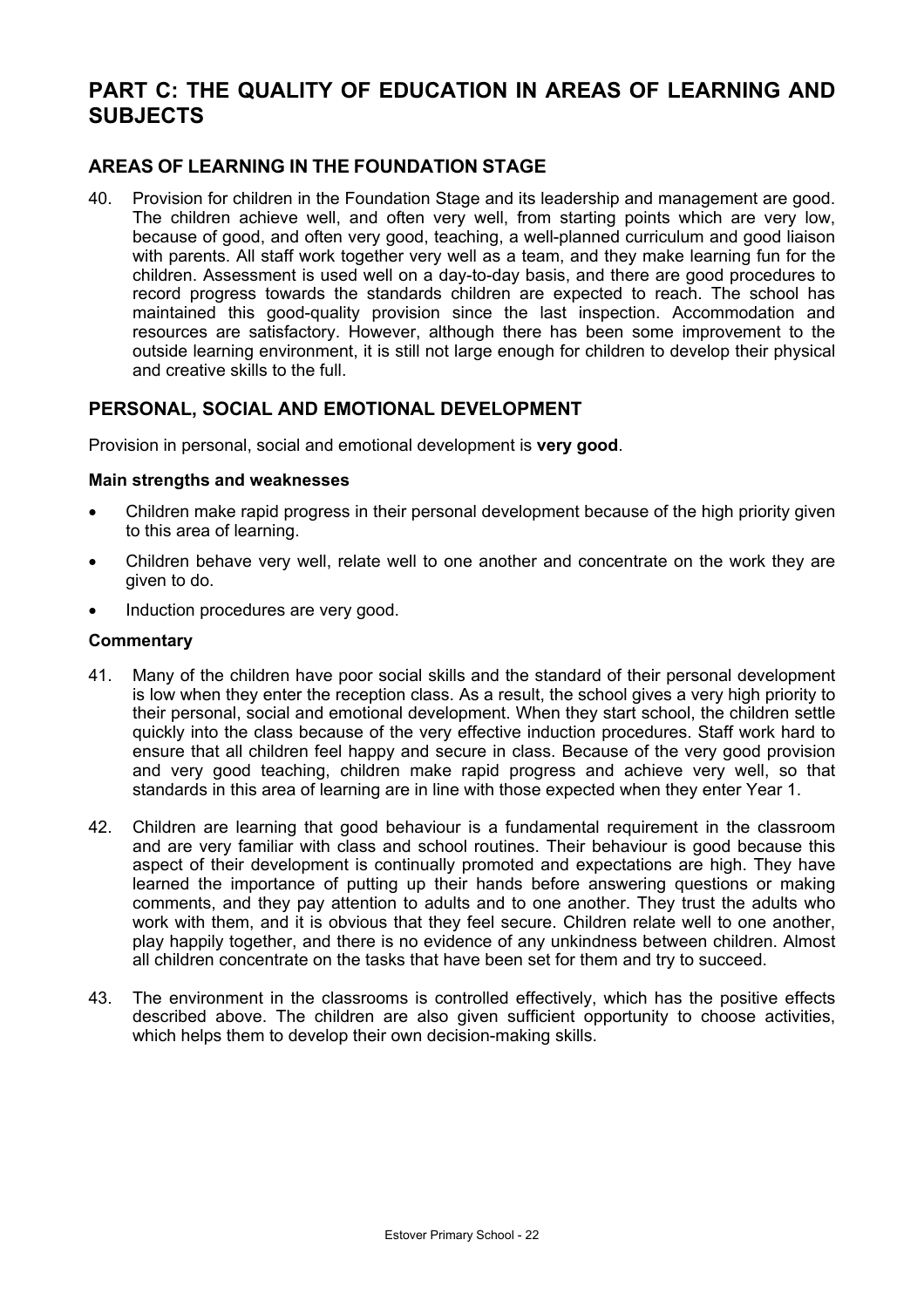## **COMMUNICATION, LANGUAGE AND LITERACY**

Provision in communication, language and literacy is **good**.

#### **Main strengths and weaknesses**

- Speaking and listening skills are developed well across the curriculum.
- Opportunities for reading and writing are planned well.

#### **Commentary**

- 44. All children achieve well, despite their low starting points on entry. Children make good progress towards the expected standards by the end of reception, but very few are likely to attain these despite good and often very good teaching and an imaginative curriculum. The teachers and teaching assistants work hard at developing opportunities for speaking and listening, and their thorough approach helps children, including those with special educational needs, to understand and speak with growing confidence. The emphasis on clear instructions and open-ended questioning sets challenges for the children and encourages their participation whilst developing their vocabulary.
- 45. A wide range of activities helps children to attain early reading skills. For example, a very good lesson in the library led by the teaching assistant encouraged the children to discuss their books with each other and learn book-specific language, such as 'author' and 'illustrator', and the difference between fiction and non-fiction books. As a result, the children enjoy sharing books and learning new words. The more able children read simple texts, others recognise some key words or tell a story using the pictures as a guide. Letter sounds are taught systematically but, overall, most children's knowledge of letter sounds is below average. This affects their ability to write and writing skills are underdeveloped; some children cannot yet write their own names without help. Role-play areas are used well to develop language skills across the curriculum.

## **MATHEMATICAL DEVELOPMENT**

Provision in mathematical development is **good**.

#### **Main strengths and weaknesses**

• Staff provide a good range of mathematical activities and frequent opportunities to reinforce mathematical skills.

- 46. On entry to the reception class, children's mathematical attainment is very low. Although they make good progress and achieve well, standards are still below those expected by the time they enter Year 1. The quality of teaching and learning is good and often very good. All staff are aware of the need to count and focus on number values from the outset. Games and practical activities are used frequently and well to develop skills. Mathematical language is reinforced when children build and construct or take part in creative activities. Children are encouraged to count in many situations. For example, the early morning activity, during which children compare the number of children in the class having a school dinner and those having packed lunches, gives children the opportunity to count, look at number patterns and develop mathematical language such as 'more than' and 'less than'. They count the number of days to the end of the month and to their school trip.
- 47. Most children count to ten or beyond, and they are learning to order numbers to ten and to write the numbers correctly. More able pupils attempt simple addition problems. The children compare the different ways they come to school and represent their findings as a block graph. A wide range of activities, including the use of programs on the computer, is offered to develop their understanding and recognition of numbers.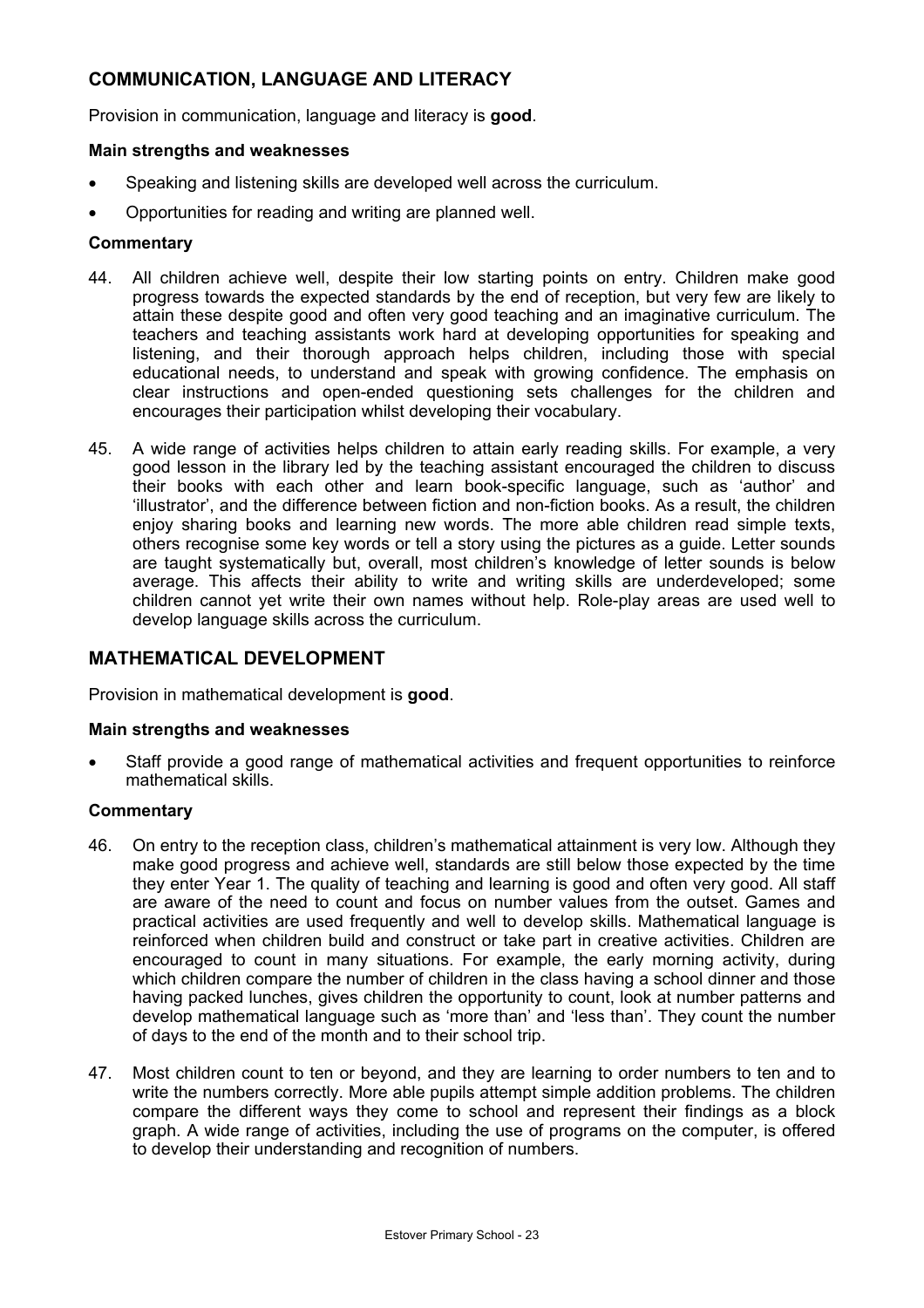## **KNOWLEDGE AND UNDERSTANDING OF THE WORLD**

Provision in knowledge and understanding of the world is **good**.

## **Main strengths and weaknesses**

- Teachers plan a wide range of interesting experiences for the children.
- Good questioning skills develop children's knowledge and understanding.

### **Commentary**

- 48. Most children achieve well despite their lack of knowledge in this area of learning when they start school. The quality of teaching is good and often very good. All adults use effective questioning skills to develop children's knowledge and understanding of the world and to ensure that they achieve well. For example, when encouraging pupils to think about suitable clothing to wear and food to take for their forthcoming trip, the teacher challenged children's thinking well through a stimulating question, answer and discussion session. Children are developing a clear understanding of what foods to eat for healthy living.
- 49. Despite the wide range of experiences the curriculum offers to expand their knowledge of the world around them, only a small number will reach the expected standards for children of this age by the time they enter Year 1. Activities are well planned to enable children to explore aspects of the environment and to relate the work to their own experiences. Many children are confident users of computers. For example, they operate a mouse successfully, clicking and dragging to move objects and colour in pictures. The children learn about different cultures and take a full part in Christian festivals with the rest of the school.

## **PHYSICAL DEVELOPMENT**

Provision in physical development is **good**.

#### **Main strengths and weaknesses**

- Opportunities for developing manipulative skills are good.
- Children move with growing confidence and awareness of space.
- The area for outdoor activities is too small.

#### **Commentary**

50. Children achieve well and, by the end of the reception year, most are likely to attain all the expected standards. The quality of teaching and learning is good and teachers' planning is effective. The class uses the hall for gymnastics and dance lessons. In a very good lesson observed during the inspection, the children were developing a good awareness of space. They moved around the hall in different ways, running, walking, hopping and crawling and changing direction effectively. Many children hop on one leg and show imagination in producing group balances, indicating good attainment. A good range of practical activities in the classrooms encourages children to use puzzles, play-dough, pencils, tools and small building equipment and helps them to develop their manipulative dexterity well. However, the outside area for children's outdoor activities, although improved since the last inspection, is still too small for the children to ride on large wheeled vehicles or use other large apparatus to improve their physical, personal and social development and imaginative play further. Children with special educational needs are guided towards success by the skilful intervention of the support staff.

## **CREATIVE DEVELOPMENT**

Provision in creative development is **good**.

#### **Main strengths and weaknesses**

• Children have experience of a wide range of materials and media.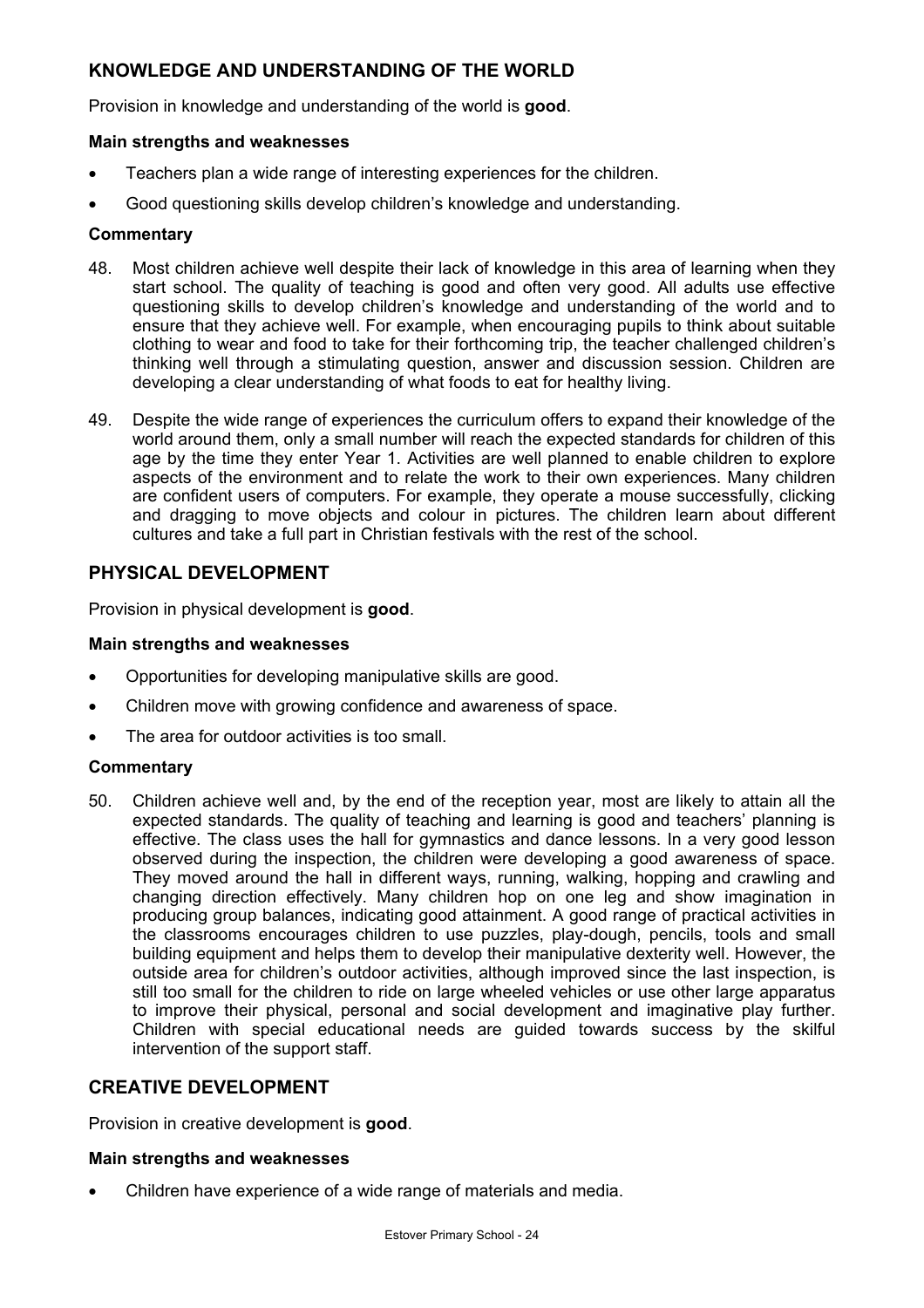## **Commentary**

51. Most children achieve well, although overall standards are lower than expected by the end of reception. The quality of teaching and learning is good, and teachers and support staff work together well to provide a range of experiences to further children's development. Children experiment with colour and paint and use other materials such as wool, tissue paper, shiny paper and cellophane to create colourful pictures and collages. They listen to pieces of music and are beginning to recognise the different moods they portray; for example, 'it is gentle like a lullaby'. They pick out a range of seaside sounds in another piece of music and many display a sense of rhythm. Most enjoyed joining in with the singing. Role-play activities are used well to develop pupils' creativity. They are particularly successful when guided by the teacher, for example, when having a picnic, because children's limited language skills and general experiences tend to hinder their progress when they play together in the roleplay areas.

## **SUBJECTS IN KEY STAGES 1 AND 2**

## **ENGLISH**

Provision in English is **good**.

#### **Main strengths and weaknesses**

- There has been good improvement in the school's provision for English since the previous inspection.
- Pupils of all capabilities make good progress, often from a very low starting point, and achieve well.
- High-quality planning and very good teaching is evident in some classes, but the quality of teaching and learning is not consistent across the school.
- Teaching assistants provide very good support, especially for pupils with special educational needs, but this sometimes hinders the development of pupils' independent learning skills.
- In a few classes, the work is not challenging enough and pupils are given too many worksheets to complete.
- When their work is marked, pupils are not given a clear enough indication of what they need to do to improve.
- The work of the language support centre helps pupils to develop their communication skills and has provided training in new techniques for the school's staff.
- The subject leader provides a very good role model for other staff.
- Not enough use is made of opportunities to use and develop pupils' language and literacy skills across the curriculum.

#### **Commentary**

52. Although standards are below average at the end of Year 2 and well below average at the end of Year 6, pupils nevertheless make good progress in English and achieve well in relation to their prior attainment. Standards vary significantly from one class to the next, reflecting the wide variations in the composition of each year group of pupils, which are commented on in more detail earlier in the report. That pupils make as much progress as they do, in many cases overcoming significant obstacles to learning, is due to very good leadership, good-quality teaching and the high levels of additional support provided. There has been good improvement since the last inspection, reflected most clearly in the improvements in the school's results at the end of Year 6, the high-quality work of the language support centre and the support and ideas provided by the leadership team for English.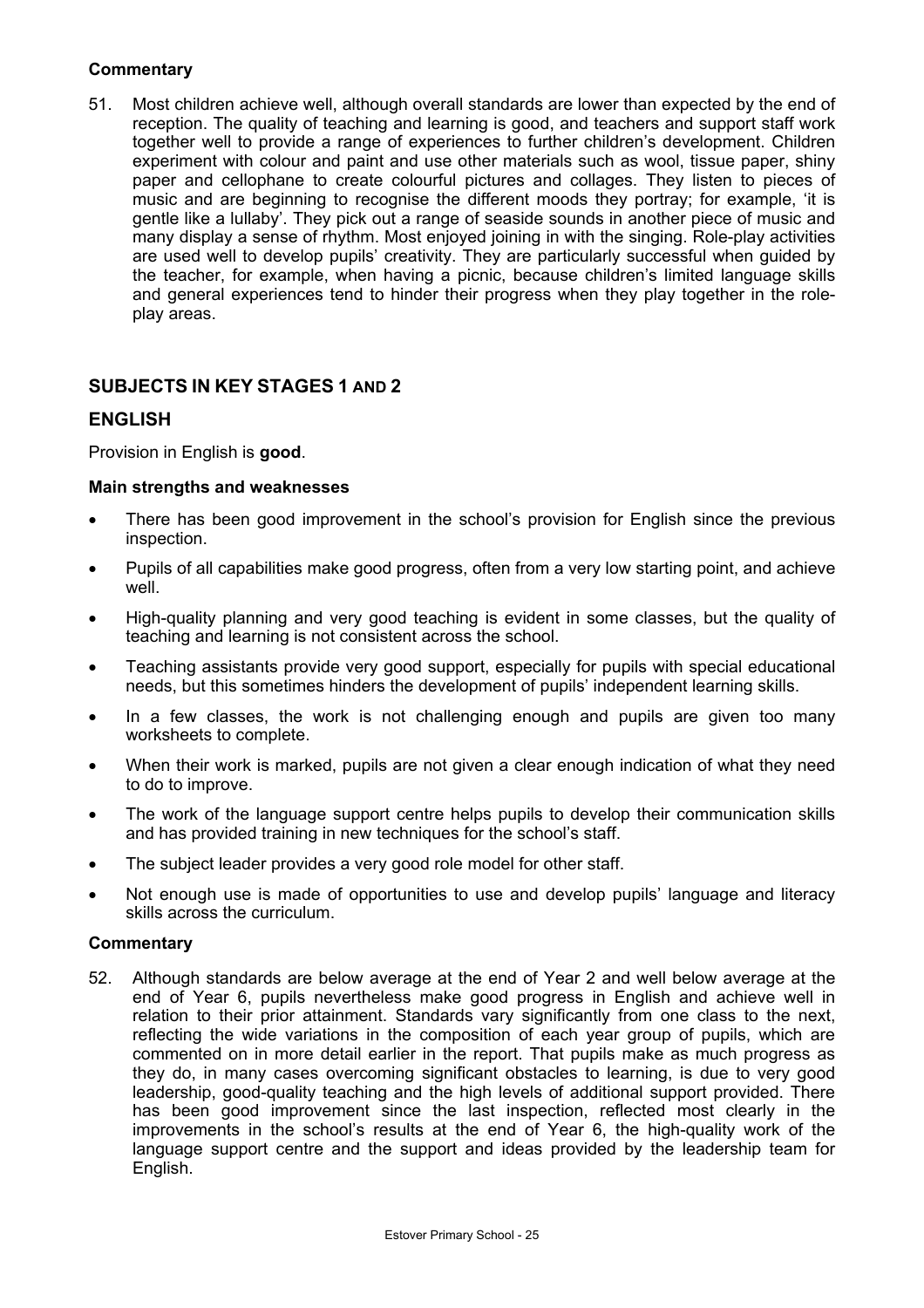- 53. The school's national test results at the end of Year 2 in 2004 were well below the national average in reading and below average in writing. When compared with similar schools, they were average. These results were very similar to those pertaining at the time of the previous inspection, but were lower than those obtained in most of the intervening years, reflecting the exceptional nature of this particular year group. Provisional results from the most recent tests, for which national comparisons are not yet available, are significantly better than those obtained in 2004 and, although likely to be below average, fall not far short of the previous year's average mark range. Results have fluctuated considerably in the last six years, but the general trend is upward, at a similar rate to other schools. Overall, the inspection findings indicate that standards in speaking and listening, reading and writing are below average. However, given the complex range of needs of many of the pupils, this represents good achievement, as pupils of all capabilities are making good progress in relation to their prior attainment.
- 54. Although there have been wide variations in the school's results at the end of Year 6, they have improved much more than in most schools since the previous inspection. The results in 2004 were below the national average and the average for similar schools but, because of the make-up of this particular group of pupils, they were not as good as those in 2003 when, for the first time, results were just above the national average. The inspection findings indicate that the attainment of pupils currently in Year 6 is well below average in all aspects of English and that results in 2005 are likely to be below those achieved in 2004. This judgement reflects the fact that the current cohort contains a very large proportion of pupils with particular learning difficulties and a large number of pupils who have joined Estover part-way through their primary education. Scrutiny of the work of pupils in Year 6 for the current year, as for the work of pupils in Years 3, 4 and 5, shows that pupils of all capabilities are making good progress in relation to their different starting points and that they are achieving well.
- 55. The overall quality of teaching and learning is good, but it does vary from class to class, ranging from very good in some classes to satisfactory in others. The best teaching occurs in those classes which reflect most closely the very good lead provided by the members of the English leadership team. In her detailed and imaginative planning of units of work for English, the subject leader provides an excellent model for other members of staff of how to bring greater creativity and interest into the teaching of the subject. Well-planned opportunities for speaking and listening, the use of drama and the careful structuring of written work which are all helping to improve pupils' grasp of English. Throughout the school, there is generally a good awareness of pupils' differing needs, and the teaching and tasks provided are carefully adapted to meet these needs. The large number of pupils with learning difficulties are provided with well-targeted help, generally administered by the large band of well-qualified, patient and hard-working teaching assistants. Sometimes, however, the pupils are given too much help and direction, and this hinders their ability to learn how to work independently. The school has yet to solve how to develop pupils' independent learning skills whilst at the same timing providing the level of support which so many pupils need in order to make progress. The staff relate very well to the pupils and are skilful at maintaining well-disciplined classes, often under quite challenging circumstances.
- 56. In the few classes where the teaching does not match the high quality found elsewhere, the tasks given to pupils are less interesting, more mundane and often not as challenging as they could be, especially for the more able pupils. Too much time is spent completing undemanding worksheets or copying handwriting exercises. Occasionally, all pupils in the class are given the same work to complete. In Year 1, the weekly planning is imbalanced and does not provide pupils with enough stimulation on some days of the week, especially when they spend whole lessons on word-level work. In the transition from reception to Years 1 and 2, the school has been unduly influenced by prescriptive approaches to teaching which do not give sufficient recognition to the differing rates at which children develop. Many children entering Year 1 have developed a willingness to have a go at writing, even though the standard of writing is not yet at the level expected for the end of their reception year. An over-emphasis on correctness and formality has a tendency to stifle the desire of some of these pupils to write and slows their potential progress.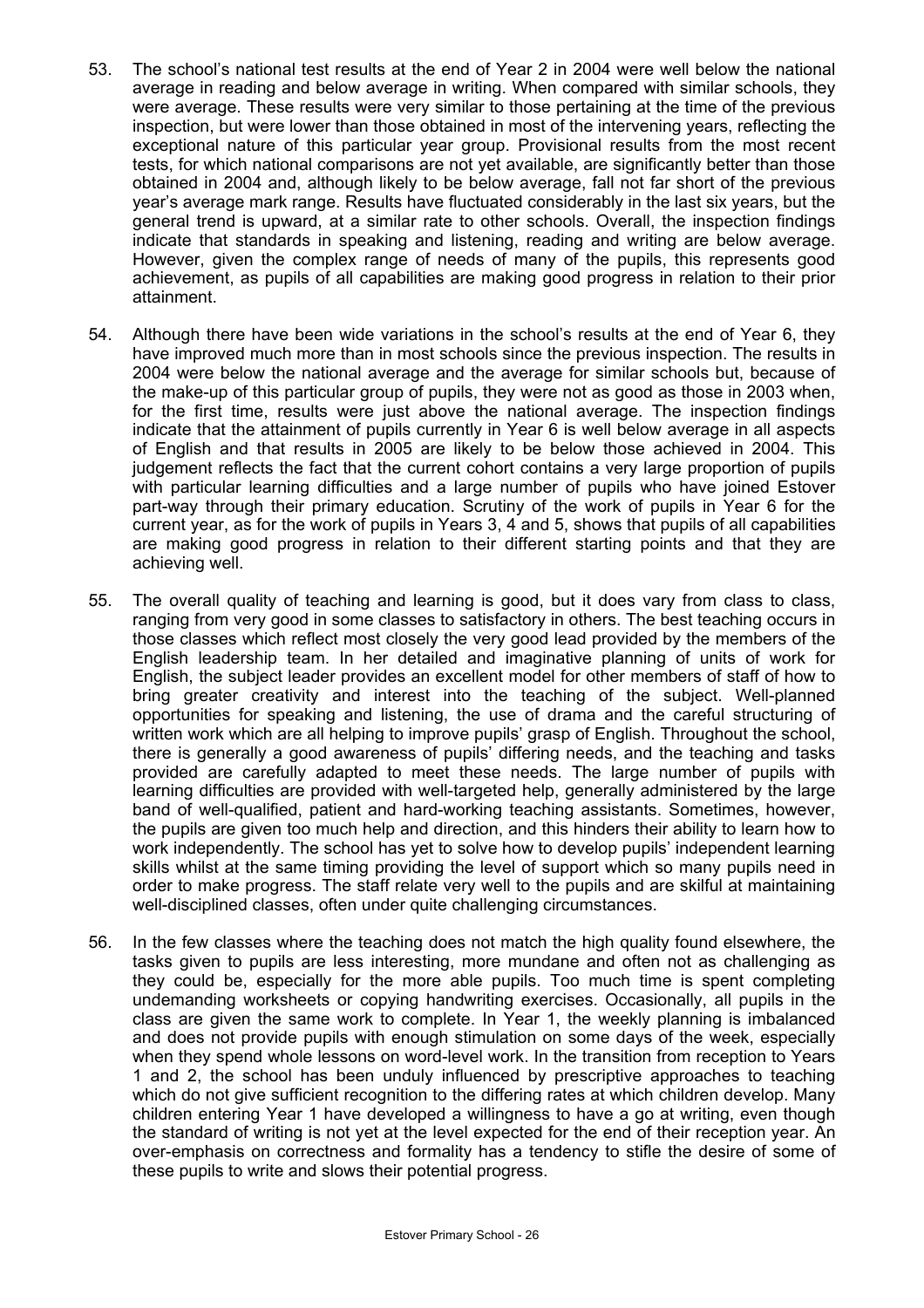- 57. The speaking and listening skills of many pupils when they start school, either in the reception class or at a later stage, are poor and, in some cases, very poor. Although they make good progress, standards are still below average by the time pupils leave the school, and many still find difficulty in articulating their views, responding with short phrases or oneword answers, rather than well-formed sentences. The school places a high priority on the development of pupils' speaking and listening skills and has developed specific targets for speaking and listening, progress towards which is then assessed by teachers. In most classes, teachers demonstrate good strategies to develop these skills, such as the use of well-directed questions, paired and group discussions. However, well-planned activities are sometimes not as effective as they could be because supervising adults are not insistent enough on pupils using their initiative and sticking to the intended aims. In Year 4, for example, pupils were divided into groups of six, with one person given the role of chair, to discuss the impact of advertisements. In most cases, adults eventually ended up taking the role of chair rather than helping the designated pupil to carry out the task. In some classes, there is very successful use of drama, but this good practice is not disseminated sufficiently to all classes. The language support centre has a significant impact on the development of the communication skills of the pupils who attend the centre, but its work also has a positive effect on the teaching of speaking and listening throughout the school, as teachers have learnt new techniques from the training provided by the staff of the centre.
- 58. Considerable emphasis is given to the development of pupils' reading skills. The school's assessments show that almost all pupils who have spent the whole of their primary education at Estover make good progress. Many of the pupils who enter the school after the reception year, however, have significant problems with reading, and their performance has a detrimental effect on the overall standards achieved. As in other aspects of the subject, the subject leader has had a significant impact on improving the school's provision for reading. New and more attractive reading areas have been created in each classroom, and there has been a big drive to improve the standard of reading and to help pupils to enjoy reading. Many pupils come from homes where there is little additional support and parents do not listen to their children reading. The school has endeavoured to tackle this problem by providing family literacy workshops, which have been successful in the past, but for which little interest was shown by parents this year. Reading sessions, in which pupils from Year 4 are paired with pupils from Year 1, have proved to be a successful initiative in the school's drive to raise standards.
- 59. Although writing is the least well developed of the four key skills, good, albeit at times slow, progress is nevertheless evident in most classes. Greatest progress is made in the classes where teachers devote a number of lessons to producing one major piece of writing, with an emphasis on quality rather than quantity. Least progress is evident in the few classes where the main writing activities involve the completion of worksheets or a succession of grammarbased exercises. Despite the extensive handwriting practice given in many classes, the quality of pupils' presentation and handwriting is unsatisfactory. Throughout the school, not enough use is made of information and communication technology as a tool to help pupils develop their writing skills and to improve their spelling. Whilst teachers mark pupils' work regularly, they do not give pupils a clear enough indication of what they have done well or, more importantly, what they need to do to improve, and insufficient time is built into the teaching schedule to allow pupils to go back over their work and learn from their mistakes.
- 60. The subject leader, and the English leadership team since the start of the school year, provides very good leadership. She has a very clear idea as to how pupils' English skills can best be developed, has delivered training and support for other staff, and provides a very good role-model to others in her own practice and the thoroughness of her planning. She also has a very good awareness of what needs to be developed and of the effectiveness of the teaching in each class. Many initiatives have been undertaken in recent years, all of which have helped to strengthen the school's provision for this crucial subject. The management of the subject is good, but not quite as effective as the leadership, as not all staff are fully following the guidance given and approaches advocated by the subject leader. Lesson observations, scrutiny of pupils' work and regular assessments provide the leadership team with a clear picture of what is happening in the subject throughout the school.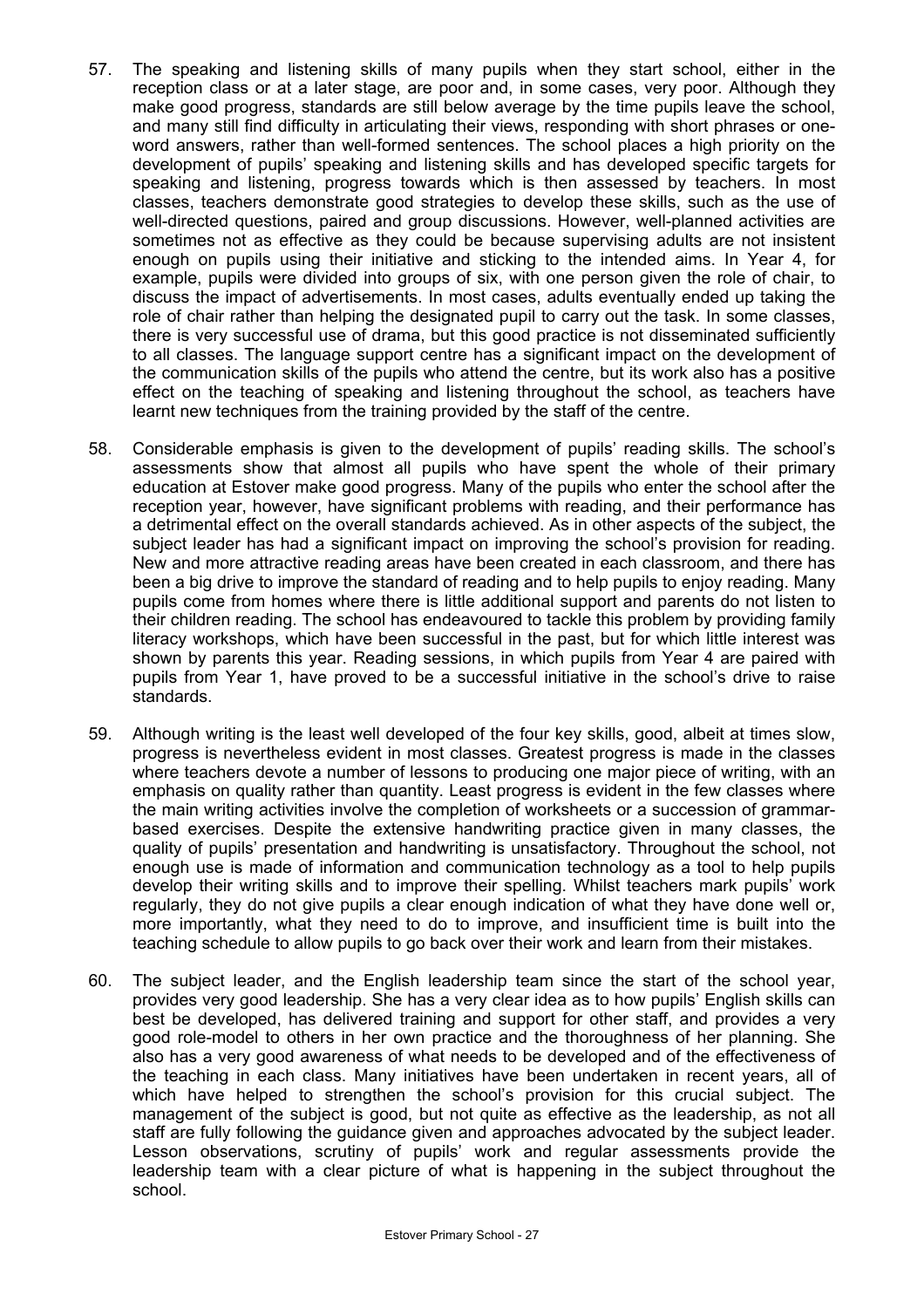#### **Language and literacy across the curriculum**

61. There are some good examples in a few classes of the use and development of pupils' language and literacy skills across the curriculum. In Year 6, for example, the geography topic of rivers suffuses pupils' work in many other subjects and offers good opportunities for writing and the development of pupils' language skills. The work of the language support centre provides other staff with a very good example of the way language skills can be developed through any subject. Overall, however, the development of literacy skills across the curriculum is unsatisfactory. Pupils undertake little written work for other subjects, such as history, design and technology and science and, when they do, little attention is paid to the quality of their writing, mistakes are left uncorrected and the skills which are taught so painstakingly in English lessons are not applied consistently or well enough in crosscurricular contexts. As a result, opportunities are missed to consolidate the good teaching and learning which takes place in most English lessons.

## **MATHEMATICS**

Provision in mathematics is **good**.

## **Main strengths and weaknesses**

- Pupils of all abilities achieve well in the subject throughout the school.
- Teachers plan successfully to meet the needs of different groups of pupils.
- Subject leaders make good use of assessment information to plan the curriculum.
- Pupils are not given a clear enough indication through the marking of their work or the setting of targets of what they need to do to improve.

- 62. The national test results at the end of Year 2 in mathematics in 2004 were well below the national average and below the average for similar schools. Although standards fell last year, they were nevertheless higher than those pertaining at the time of the school's previous inspection. Preliminary results from the 2005 national tests, for which comparative data are not yet available, indicate a significant improvement to a level which is close to the national average for the previous year. Inspection findings indicate that standards for the current cohort of pupils in Year 2 are average and that pupils are making good progress and achieving well.
- 63. The results of the national tests at the end of Year 6 in 2004 were well below the national average and below average for similar schools. These results were not as good as those obtained in 2003 which were just above the national average. These bald statistics mask the fact that the school's results have improved significantly since the last inspection, more than in most schools, and that pupils of all capabilities are achieving well in relation to their prior attainment. Inspection findings indicate that the standards attained by pupils currently in Year 6 are below average, but that they are nevertheless achieving well. The strengths in achievement apply equally to all elements of the subject, because the school analyses carefully where pupils need the greatest help, and teachers plan accordingly.
- 64. The quality of teaching and learning is good overall and has a positive effect on the achievement of boys and girls of all abilities. The school has rigorous systems for keeping track of each pupil's progress. Class teachers use this information and their knowledge of pupils well to plan carefully to meet the diverse needs of the different groups of pupils in their class. In a very skilful lesson seen during the inspection, for example, the class teacher ran two different challenges simultaneously throughout the introductory mental warm up and, as a result, all pupils were enthused and stretched their 'halving' and 'doubling' skills very effectively. However, there are occasions when, although otherwise satisfactory, the teaching does not enable all pupils to sustain such a brisk pace, and not all groups are equally challenged throughout the lesson. The experienced and skilled group of teaching assistants also know pupils very well and have very good relationships with them. They are very well briefed and make an invaluable contribution to enabling pupils to feel secure and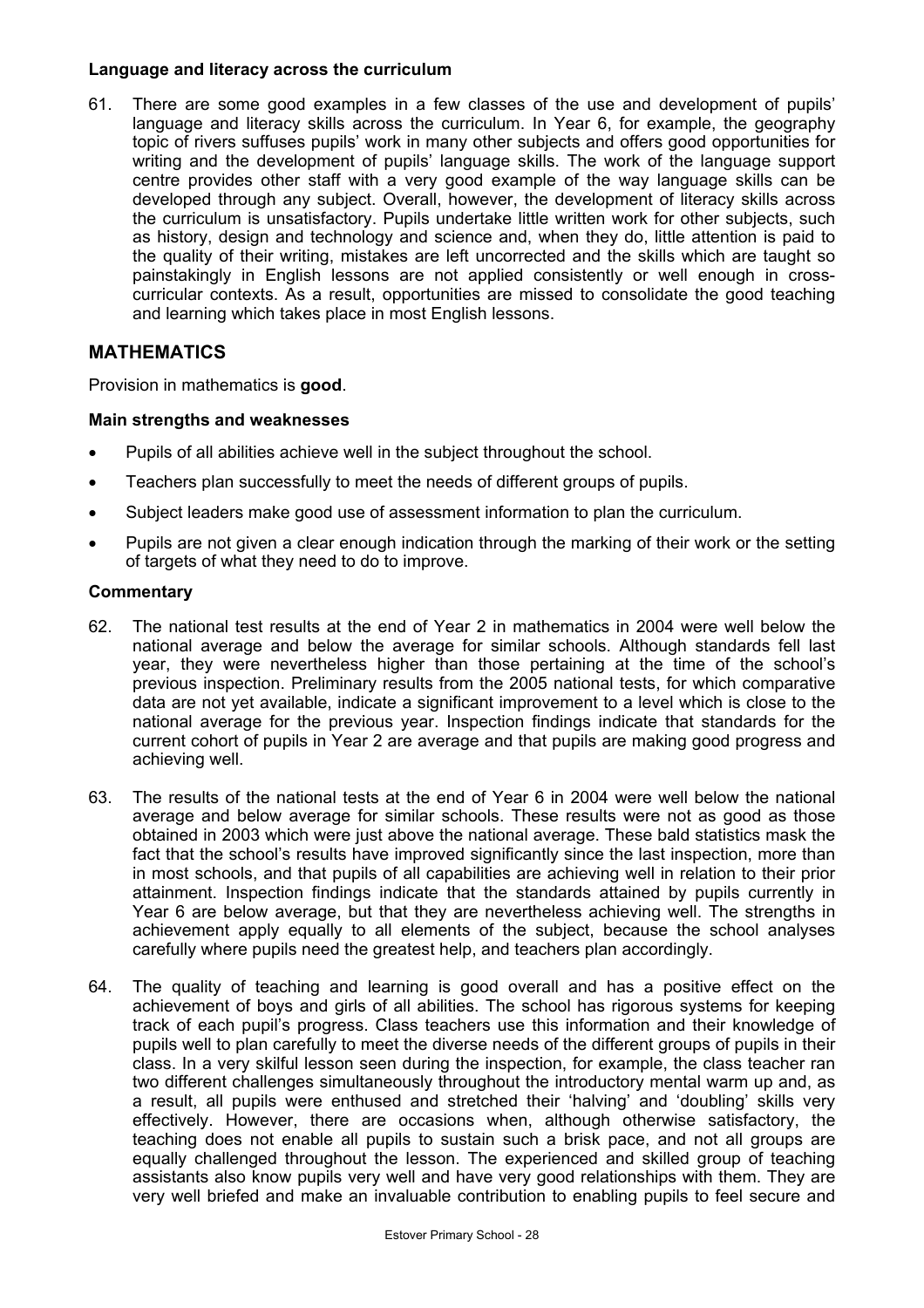increasing their readiness to learn. At times, however, they do too much for the pupils and this diminishes pupils' ability to learn independently.

- 65. The relatively new subject co-ordination team leads and manages the subject well. There has been good improvement since the previous inspection, seen clearly in the pupils' progress and the initiatives introduced by the school in order to improve provision in mathematics. The team uses detailed assessment information to keep an eye on whether or not pupils are achieving as well as they should, and takes remedial action when necessary. The subject leaders discuss with teachers which pupils need extra help and in what form. Consequently, there are flexible changes to how pupils are grouped and to the focus in the curriculum. Teaching assistants are used very well to help with some of the resulting initiatives. For instance, they provide a weekly mathematical games session for those pupils most likely to benefit from this approach. The school also makes good use of its community links by sending groups of pupils to Plymouth University for mathematics enrichment courses.
- 66. The headteacher and subject leaders rightly recognise that there are missed opportunities to use their in-depth knowledge to further empower pupils. In spite of the close analysis of pupils' learning, clear and achievable individual targets are not shared with pupils for use on a daily basis. Teachers' marking, while encouraging and supportive, does not usually indicate clearly what pupils need to do next.

#### **Mathematics across the curriculum**

67. The use of mathematics in other subjects is satisfactory overall. For example, pupils use their mathematical skills suitably in science when they measure the growth of bean plants and transfer the information onto block graphs. Similarly, pupils in Year 6 link mathematical and information and communication technology skills suitably when they produce computer generated graphs recording the rate of decay in bread. Nevertheless, pupils do not have readily accessible mathematics targets to take with them to lessons such as science and design and technology to help them use and apply their mathematical skills in other contexts.

#### **SCIENCE**

Provision in science is **satisfactory**.

#### **Main strengths and weaknesses**

- There is a good balance between teaching factual knowledge and providing opportunities for investigative work.
- The work provided for pupils is not always challenging enough and does not help them to develop independent learning skills.
- Assessment procedures are good.
- The subject is led and managed well.

- 68. The teachers' assessment of pupils' attainment in science at the end of Year 2 in 2004 was well below the national average. Assessment of the current group of pupils in Year 2 is significantly better, and coincides with the inspection findings that standards in science at the end of Year 2 are below average and that pupils' achievement is satisfactory.
- 69. The school's national test results improved dramatically, and much more than in most schools, in the years following the previous inspection from very low to just above the national average in 2003. The results in 2004 were not as good, being well below the national average and below the average for similar schools, but were nevertheless significantly better than those pertaining at the time of the previous inspection. Inspection findings indicate that standards in the current Year 6 are still well below average, but that pupils' achievement is satisfactory.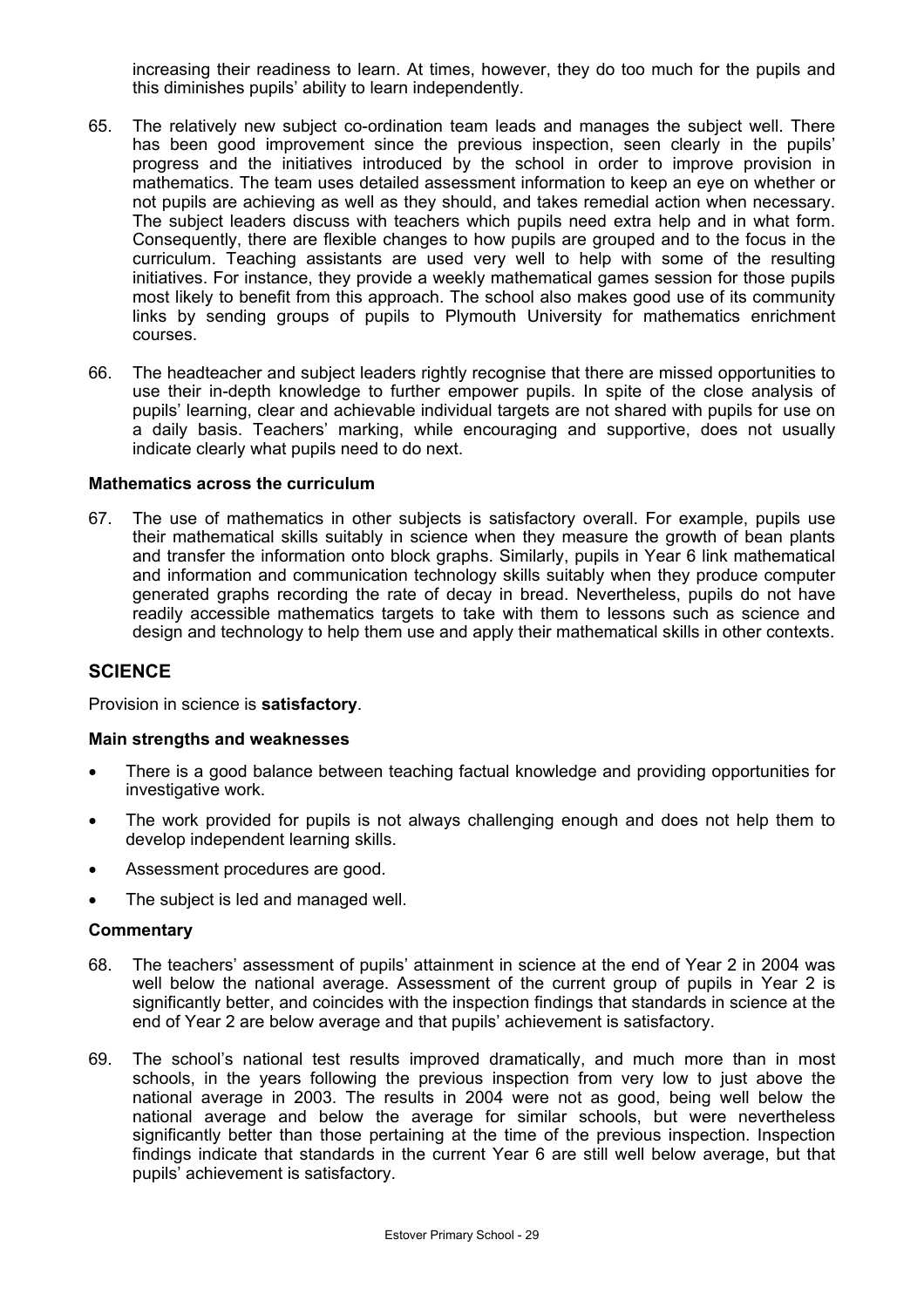- 70. Because most science lessons are taught at the end of the week, it was only possible to observe one lesson during the inspection. This lesson, together with evidence from pupils' books, discussions with pupils and progress charts of attainment, indicates that teaching is satisfactory overall. In the one lesson observed, the teaching was satisfactory. The teacher posed some good questions to develop pupils' thinking and to draw on their previous knowledge and experiences and made good use of the interactive whiteboard<sup>3</sup> to make the lesson interesting. However, the investigative work the teacher had planned for the pupils was not challenging enough as many pupils had a good idea of the outcome before they started. Teaching assistants make a strong contribution to the learning of pupils with special educational needs.
- 71. The work in pupils' books shows that, in most classes, all areas of the science curriculum are taught satisfactorily, and that there is a good balance between extending pupils' knowledge and understanding and investigative work. However, although there are many examples of pupils being encouraged to predict possible outcomes and present their findings, in too many cases it is clear that there is a high level of direction by the teacher, and pupils do not have enough opportunity to work independently or draw their own conclusions. The use of commercial worksheets, often the same one used for all pupils in the class, limits progression and achievement, especially for the more able pupils. In some, but not all, classes, there is good development of language specific to science. The quality of teachers' marking is variable; in the best cases, teachers make points for improving and developing work, as well as giving pupils praise. Too often, however, pupils are not given a clear enough indication as to where they have made mistakes or how they can improve their work. Some opportunities are provided for the reinforcement of pupils' literacy skills through the recording of results, and there are occasional opportunities to develop and use their mathematical skills by recording their findings in the form of tables, charts and graphs. However, teachers do not develop these basic skills systematically enough in science. Pupils are given insufficient opportunities to use their computer skills to present the results of their investigations
- 72. The leadership and management of the subject are satisfactory, but there are also good aspects to the leadership, seen in some of the recent improvements. The school has developed good systems to record what pupils know, understand and can do. The results of assessments are used effectively to track pupils' progress through the school. The curriculum is enriched through activities such as 'Science Week', when the whole school takes part in scientific activities. More able pupils have the opportunities to visit Callington Space Centre for extension work. The main co-ordinator has a good understanding of the strengths and weaknesses in the subject and has an action plan which outlines a range of appropriate initiatives to bring improvement. There has been satisfactory improvement since the previous inspection, seen especially in the improved standards at the end of Year 6.

## **INFORMATION AND COMMUNICATION TECHNOLOGY**

Provision in information and communication technology is **satisfactory**.

## **Main strengths and weaknesses**

- Good attention to developing the school's provision in information and communication technology has led to significant improvements since the previous inspection.
- Improved resources allow pupils and staff better access to new technology.
- The overall quality of the teaching is satisfactory, but there are areas for development which would make the teaching of skills more relevant and help move pupils' learning on more quickly.
- The leadership team has a good understanding of what areas need further development.

<sup>&</sup>lt;sup>3</sup> Large touch-sensitive screen on which images are displayed by a projector linked to a computer, as an alternative to a conventional monitor. By touching the screen, teacher or pupils can control events instead of using a keyboard or mouse.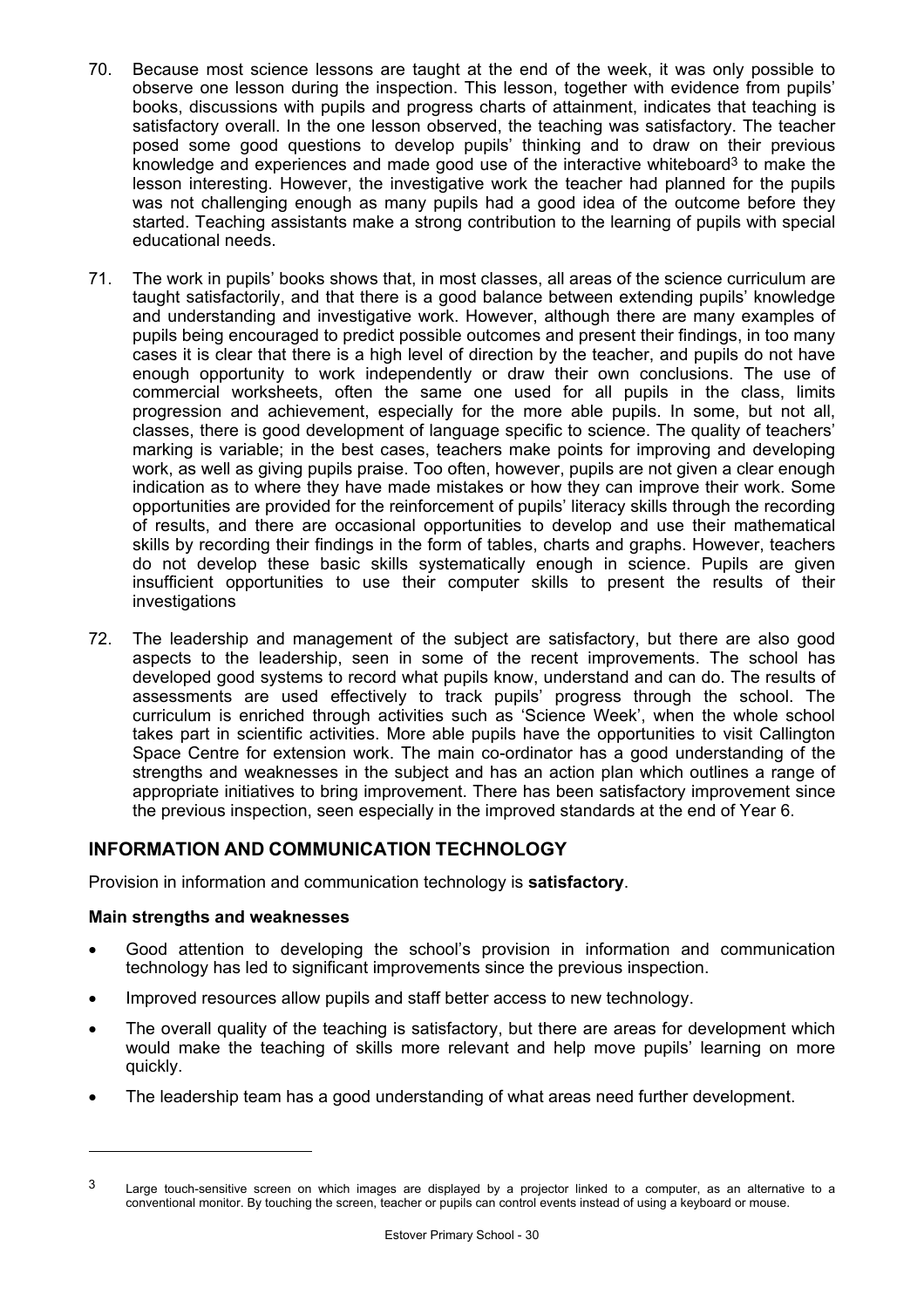Information and communication technology is not yet used widely enough as a tool for learning in all subjects of the curriculum.

- 73. There has been good improvement in the school's provision for information and communication technology since the previous inspection, when it was identified as an area for improvement. New resources, the installation of a computer suite, training for staff and better curricular planning have helped to improve the quality of the teaching and enabled pupils to have better access to new technology. There are still some areas for improvement in this rapidly changing subject, but pupils of all capabilities are now making satisfactory progress throughout the school. Standards are still below those expected at the end of Years 2 and 6. In the case of pupils in Year 2, this is because of the low level of attainment with which many children start school. In the case of pupils in Year 6, it is because of the legacy of the school's previously unsatisfactory provision. Overall, pupils' achievement is satisfactory.
- 74. Pupils' skills are strongest in the areas of 'exchanging and sharing information' and 'finding things out'. They are weakest in the areas of 'developing ideas and making things happen' and 'reviewing, modifying and evaluating their work', which require pupils to use their skills from other subject areas or to apply their knowledge and understanding in different contexts. Pupils are competent in finding out information from the Internet, and gradually develop their skills in using a word processor to set out text and graphics as they move through the school. By Year 6, for example, pupils have the necessary skill to put together a rudimentary multimedia presentation, but have not yet developed the discernment needed to know when and where to use the available features to best effect.
- 75. The quality of teaching and standards of learning are satisfactory. In half of the lessons observed during the inspection, the teaching was satisfactory; in the other half, it was good. Pupils are now receiving regular teaching, often only half a class at a time, which allows them to use a computer on their own and enables the teacher or teaching assistant to give pupils greater individual attention than in a whole-class situation. In most classes, teachers are still too reliant on following the set scheme of work, rather than evaluating what skills pupils already have and how they might integrate the teaching of new skills more effectively into work being undertaken in other subjects. Although they help pupils to develop new skills in using the computer, some of the tasks pupils are asked to complete lack relevance to other work, and there are few examples of ongoing projects which provide pupils with the opportunity to review, modify and evaluate their work. Pupils have positive attitudes to the subject, but they are very quick to give up when they encounter a problem, and they do not yet have the level of independence or confidence which allows them to explore and try things out for themselves. The school does not yet provide any opportunity for pupils to access computers outside normal lesson times.
- 76. The subject has been led and managed well. Those responsible for the subject have overseen many of the improvements, which have occurred since the last inspection. Most teachers have now been provided with laptop computers, which has helped to improve their skills. Usage of information and communication technology within the classroom has been extended through the installation of interactive whiteboards in most classes. Good attention is given to health and safety, and appropriate steps have been taken to avoid obvious dangers when using the Internet. The school has good arrangements for technical support and makes effective use of the expertise of a teaching assistant to carry out routine tasks and to assist with the teaching of the subject. The school has identified pertinent areas for development for the future. The regular procedures for assessment are satisfactory, but do not enable staff to readily identify how they are going to provide sufficient challenge for those pupils who are more proficient than others in using computers. A good new initiative is the use of an Internet-based assessment program which provides detailed analysis of pupils' attainment in different areas of the curriculum. The results of these assessments have been used by the local authority to provide targeted support for the school in areas of identified weakness.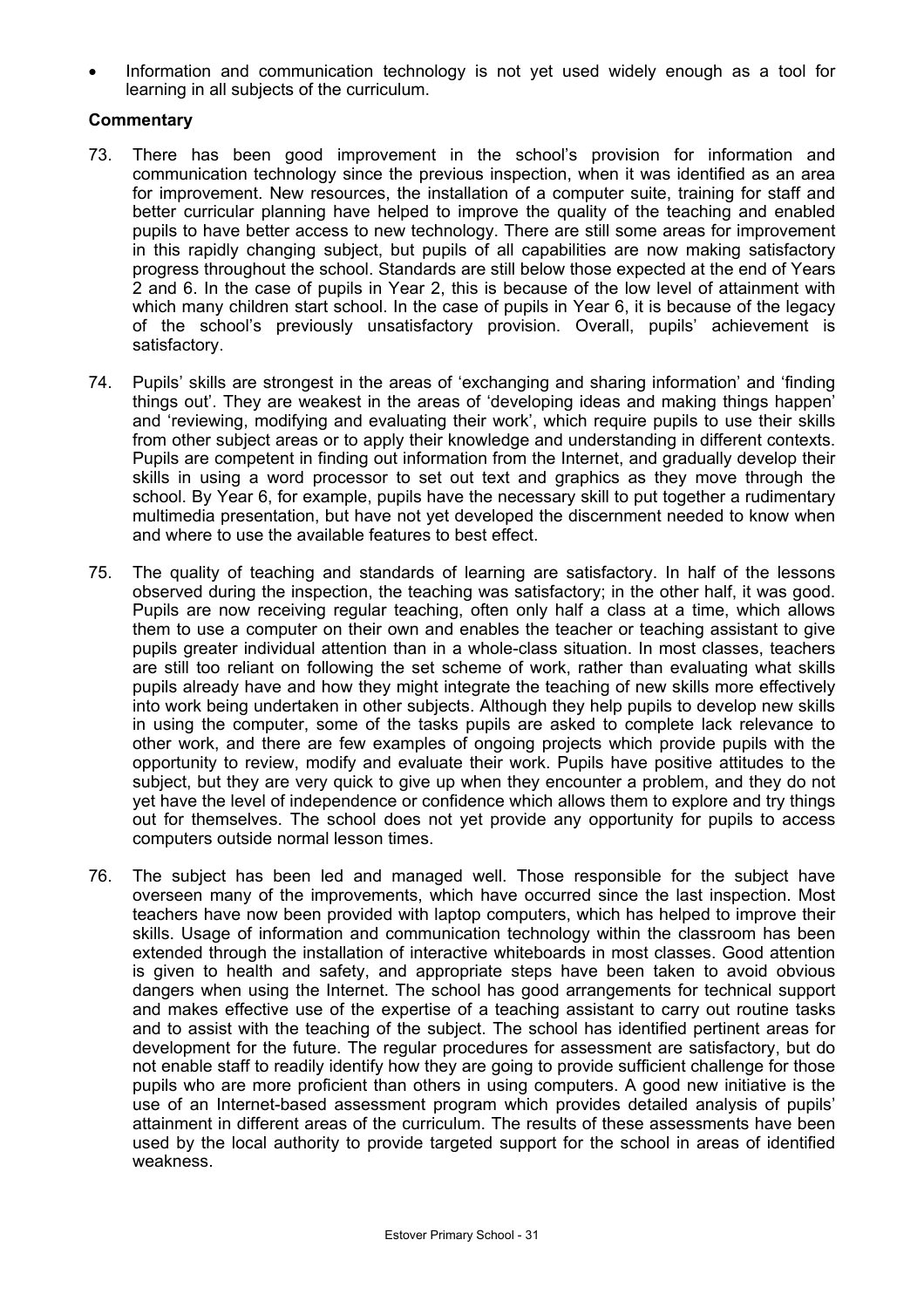### **Information and communication technology across the curriculum**

77. Overall, the use of information and communication technology and the development of pupils' skills across the curriculum are satisfactory, but there are great variations in usage from class to class, and there is much room for further development in the purposeful use of information and communication technology as a tool for learning in other subjects. In a few classes, the teaching of new skills in information and communication technology is undertaken within the context of work in other subjects. In Year 3, for example, pupils were learning how to use a music composition program to compose a sequence of music for a dance routine which linked to work they were undertaking in English. Some teachers are making increasingly good use of the interactive whiteboards, which are now installed in most classrooms, to enhance their own teaching and to demonstrate how new technology can be used as an effective tool for learning. However, the regular use of information and communication technology is not yet fully embedded in all subjects. Co-ordinators of individual subjects have not yet taken on the responsibility of identifying and determining how and when information and communication technology should be used in their subjects.

## **HUMANITIES**

- 78. Neither **geography** nor **history** was a main focus for this inspection. Work in both subjects was sampled, but no judgements have been made on overall provision, standards, pupils' achievement or the quality of teaching and learning. No complete lessons were observed in either subject. A discussion was held with the subject co-ordination team for humanities, and pupils' work was scrutinised.
- 79. The school provides a satisfactory curriculum for both geography and history, using national guidance as a basis for planning in both subjects. In all classes, both subjects are taught as discrete subjects in alternate terms. However, the scrutiny of pupils' work shows that the coverage of both subjects varies from class to class, being significantly better in the few classes which use a cross-curricular approach to teaching the subjects, such as in Year 6, where the topic on rivers has been used as the basis for developing skills in art and design, information and communication technology, mathematics and English. Where such links are not made, pupils' work lacks depth.
- 80. The subjects are led and managed soundly by the team of co-ordinators for the humanities. This style of leadership is in its infancy, but the team sees that working together on subjects is much more beneficial than working in isolation. The school offers a good programme of visits and fieldwork that enables pupils to broaden their knowledge of historical and geographical topics. In geography, there are visits to local sites for work on specific projects, as well as trips further afield. In history, there are also visits to local museums and historic sites. Links with a school in Uganda not only help pupils to understand how people live in another country but also develops their cultural awareness. Although pupils use the Internet and CD-ROMs for research purposes, little further use is made of information and communication technology as a tool for learning in these subjects.

## **Religious education**

Provision in religious education is **satisfactory.** 

#### **Main strengths and weaknesses**

- Provision for religious education has improved since the previous inspection.
- Although there is some good teaching in religious education, pupils find it hard to remember what has been taught.

#### **Commentary**

81. There has been satisfactory improvement in the school's provision for religious education, which was highlighted in the previous inspection as a key issue for improvement. Teachers are more knowledgeable about the subject, the quality of teaching has improved and more time is devoted to the subject than before. There is, however, still very little recorded work in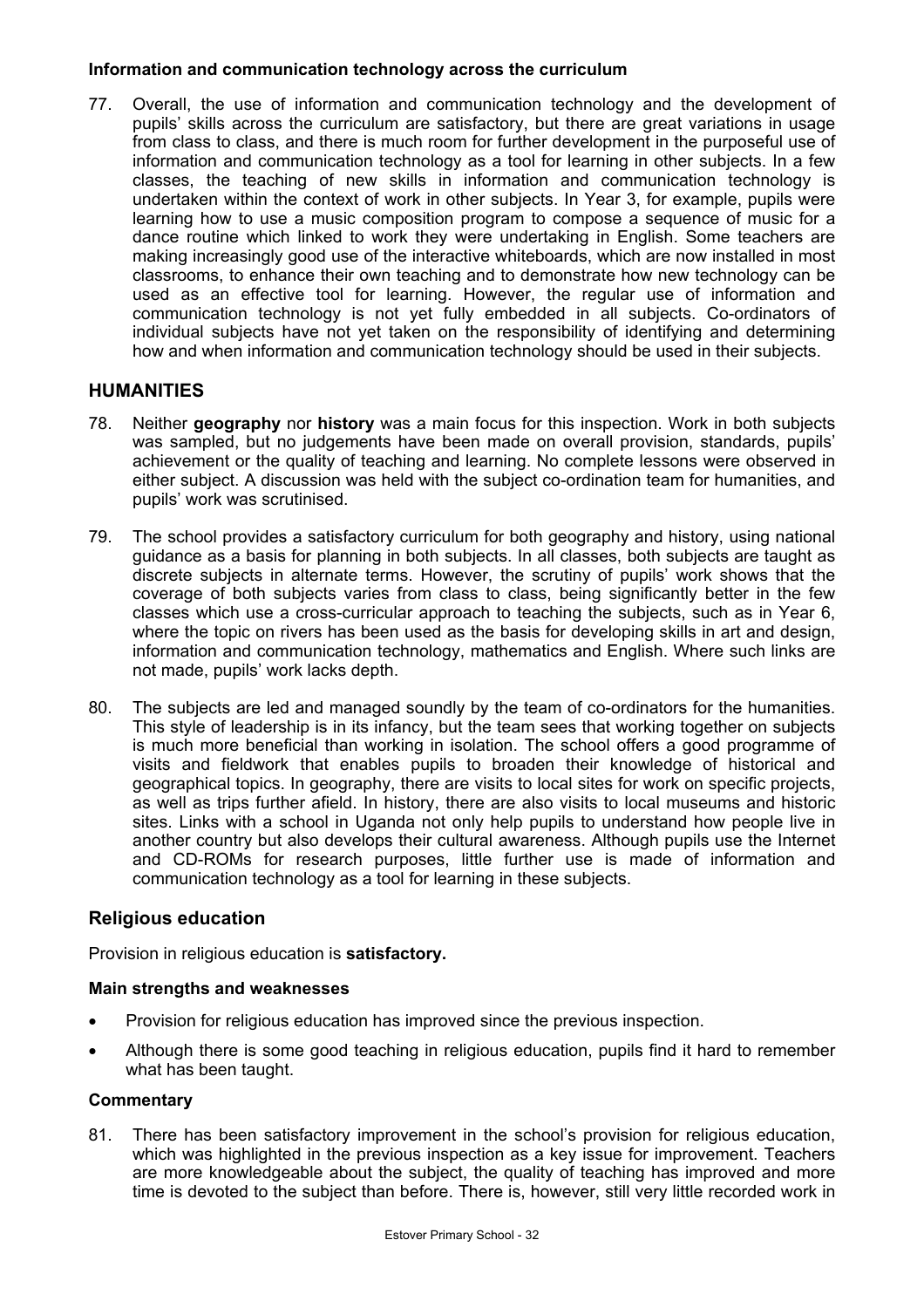the subject in most classes, indicating that teachers do not make enough use of the subject to develop pupils' literacy skills or to consolidate pupils' learning.

- 82. Despite the improvements, standards in religious education by the end of Years 2 and 6 are below those expected in the locally Agreed Syllabus. Given the low base from which they start, pupils' achievement is satisfactory, but pupils' progress is hindered by the difficulty many of them have in recalling what has been taught in previous lessons. For example, discussions with pupils in Year 2 revealed that they had a good idea of the Christmas story, but had little understanding of the significance of Easter, and only a more able pupil could recall the main points about the parable of The Prodigal Son, which they had studied earlier in the week. The picture at the end of Year 6 is similar. Pupils have a smattering of factual knowledge about different world faiths and know they have been studying Islam recently, but they remember very little about what they have studied. They have little insight into why religious education is taught or why people believe in a religion.
- 83. The overall quality of the teaching is satisfactory, as is pupils' learning within lessons, but pupils find it difficult to retain what they have learnt. In the three lessons observed during the inspection, the quality of teaching and learning was good. In a lesson in Year 2, in which pupils were learning about parables, and in particular The Prodigal Son, the teacher used questioning effectively to develop pupils' ideas about the feelings of the characters and to draw out their thoughts on the message in the story. In Year 3, the pupils were relating the idea of symbols to their own experiences and creating a box of their own special memories. By the end of the lesson, the pupils were developing a good understanding of the meaning and value of symbols. In the lesson observed in Year 4, the pupils were looking at how different religions are practised. The teacher had good subject knowledge and the lesson was very well planned, and the teacher had gone to great lengths to ensure that there was a range of different information sheets on each religion to match the differing reading abilities of the pupils.
- 84. The leadership and management of religious education by the humanities leadership group are satisfactory. The statutory requirements for religious education are met, and the programme is properly based on the locally Agreed Syllabus. Sound assessment procedures have been developed. Each term, pupils record a piece of written work in a book started in Year 1 which is used to monitor coverage of the subject. There are good links with the church, which are used well to promote knowledge and understanding of Christianity.

## **CREATIVE, AESTHETIC, PRACTICAL AND PHYSICAL SUBJECTS**

- 85. This area of the curriculum comprises **art and design**, **design and technology, music** and **physical education**. The organisation of the timetable during the week of the inspection provided little opportunity to observe direct teaching in any of the subjects in this curriculum area, and no judgement has been made about the overall provision in these subjects. Discussions were held with staff and pupils, and a limited amount of available work was looked at.
- 86. There are some common features in these subjects. The school has a strong commitment to using them to enhance pupils' social experiences and, as a result, they all contribute to very good enrichment of the curriculum through special events. Pupils enjoy the practical and physical activities of this area of the curriculum, but weaknesses in their speaking skills constrain those elements of the subjects that require them to voice their opinions and evaluate their work. **Art and design** and **music** are subjects where some teachers lack confidence, but the headteacher is well aware of this and takes care to compensate for it wherever possible.
- 87. Much of the **art and design** work on display is of a standard expected for pupils of their age and indicates interesting links between art and other subjects. This is exemplified by work produced by pupils in Year 2. They recorded a trip to Calstock by producing paintings or pastel-and-crayon landscapes which included a viaduct with a train. They had looked at the style of Monet before embarking on this project in order to allow it to influence their work. They produced confident and lively individual work, and there were examples of mature work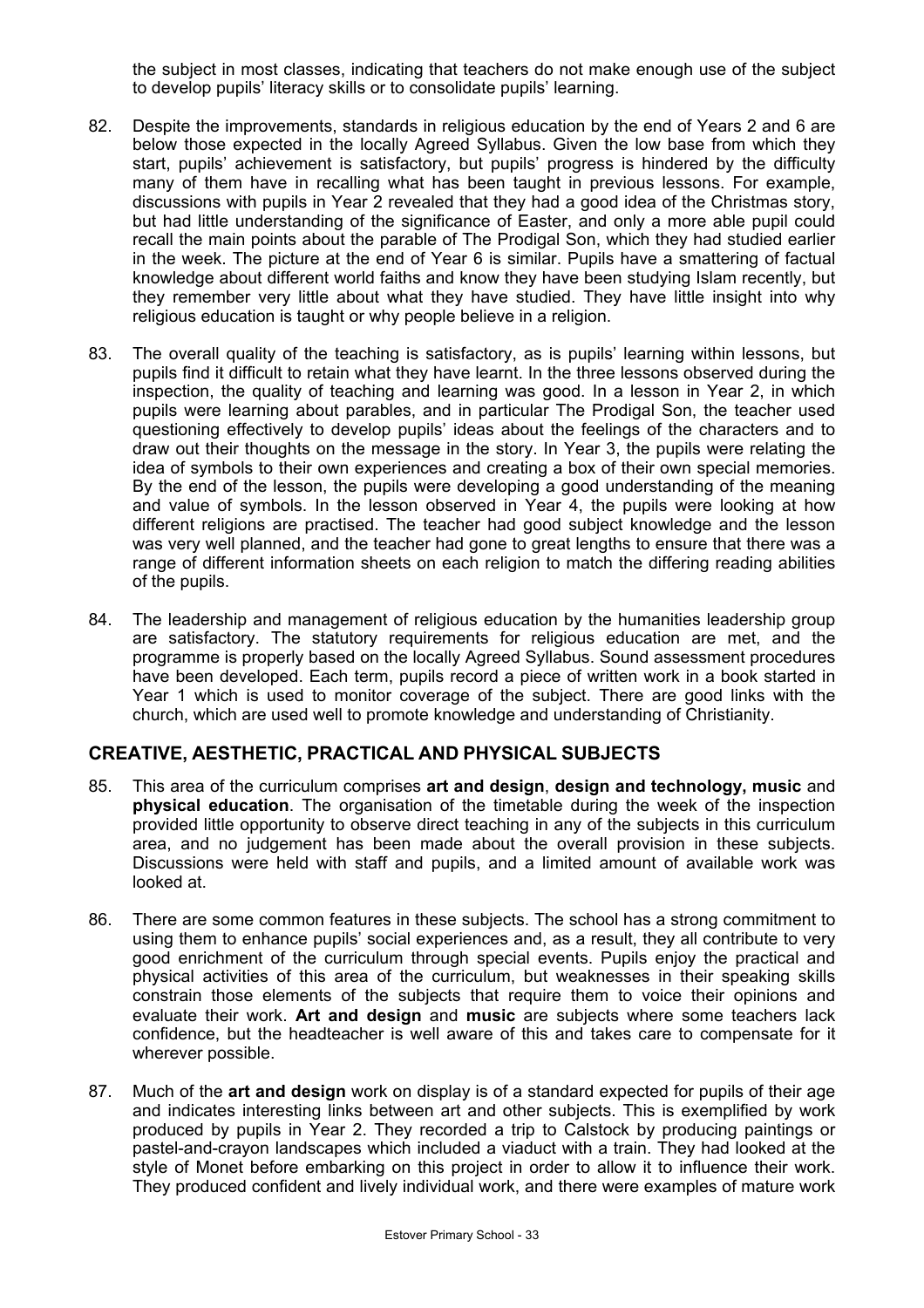with a developing sense of perspective from some pupils, including those with special educational needs. Similarly, pupils in Year 3 had contributed to an attractive display of work related to a stimulating project about the environment. In this case, they produced sculptures using natural materials with age appropriate skills, which was connected to geographical and literacy work. Older pupils in Year 6 looked at the abstract work of Mark Rothko before using similar designs to communicate feelings and so made useful links between art and personal, social and emotional development. More conventional work for these pupils involved honing their observational skills in conjunction with developing historical research skills, by drawing details from historic artefacts. The drawings on display covered an expected range of skill. Pupils benefit from working with artists-in-residence, which last year meant working with a specialist in Chinese-style watercolours. In projects such as these, the subject enhances pupils' social and cultural development very well.

- 88. The evidence available for **design and technology** during the inspection indicates that pupils have a satisfactory range of learning experiences in this subject. Adults have satisfactory, rather than high, expectations of pupils' work. For example, pupils in Year 2 enjoy sawing and gluing pieces of wood together to make a 'lorry' and learn a reasonable amount in the process about the materials and how to make a construction strong. However, pupils do not experience the additional challenge of fixing wheels to these constructions. Discussions with pupils indicate that, while they are expected to plan their constructions, they do not always produce a written evaluation of the finished product. This appears to be a missed opportunity for pupils to write about a subject of interest to them. Similarly, while there are displays of models with moving parts that older pupils have made, the plans and evaluations are not presented alongside the model. Nevertheless, there are sound, planned opportunities for younger pupils to speak about their work, and so develop their speaking skills while evaluating the finished product. The new subject co-ordinator does not have a clear overview of the standard of pupils' work, but is satisfied that current planning focuses appropriately on gradually increasing pupils' skills. She is keen to develop the subject suitably in conjunction with the whole-school development of the creative curriculum and links between subjects.
- 89. In the previous inspection report, while standards in **music** and the quality of the curriculum were judged to be satisfactory throughout the school, an over-dependence on radio programmes was noted. Since the previous inspection, the school has benefited from having a music specialist on the teaching staff who ensured that the full curriculum was in place and increased its interest value by freeing up staff and pupils from this dependence upon so many radio programmes. However, this member of staff recently left the school, and the headteacher is currently ensuring that pupils continue to have reasonable access to music. Instrumental tuition is available during the week from visiting specialist teachers and several pupils now learn to play an instrument, such as brass, recorder, clarinet or keyboard. The school has a valuable tradition of regular musical performances, the most recent being, 'Joseph and his Amazing Technicolour Dreamcoat'. These are devised to enhance pupils' social skills and self-esteem as well as their experience of drama and music. Staff report enormous success in these ventures, which serve as a significant enrichment to the curriculum for pupils.
- 90. All of the indications are that pupils continue to achieve age-expected standards in most elements of **physical education.** However, the subject leadership team recognises that, because so many pupils have co-ordination difficulties, standards in gymnastics are likely to be below expected levels of skill at the end of Year 6. The leadership team works well together, conscientiously and enthusiastically developing the subject. This is evident because, in the recent past, teaching of the subject has been monitored and teachers received feedback; the current leadership team is considering a new computerised assessment system; the school is currently identifying talented pupils and planning to extend their skills. Pupils have many opportunities to compete with other schools, for example, in football matches, netball tournaments and athletics fixtures. These events are celebrated with interesting photographic displays. Pupils benefit from the expertise of one member of staff in dance. Between 20 and 40 pupils regularly attend a dance club and a few pupils have developed this interest out of school. This element of the subject is enhanced in the annual school production. The teaching assistants contribute significantly to the number of physical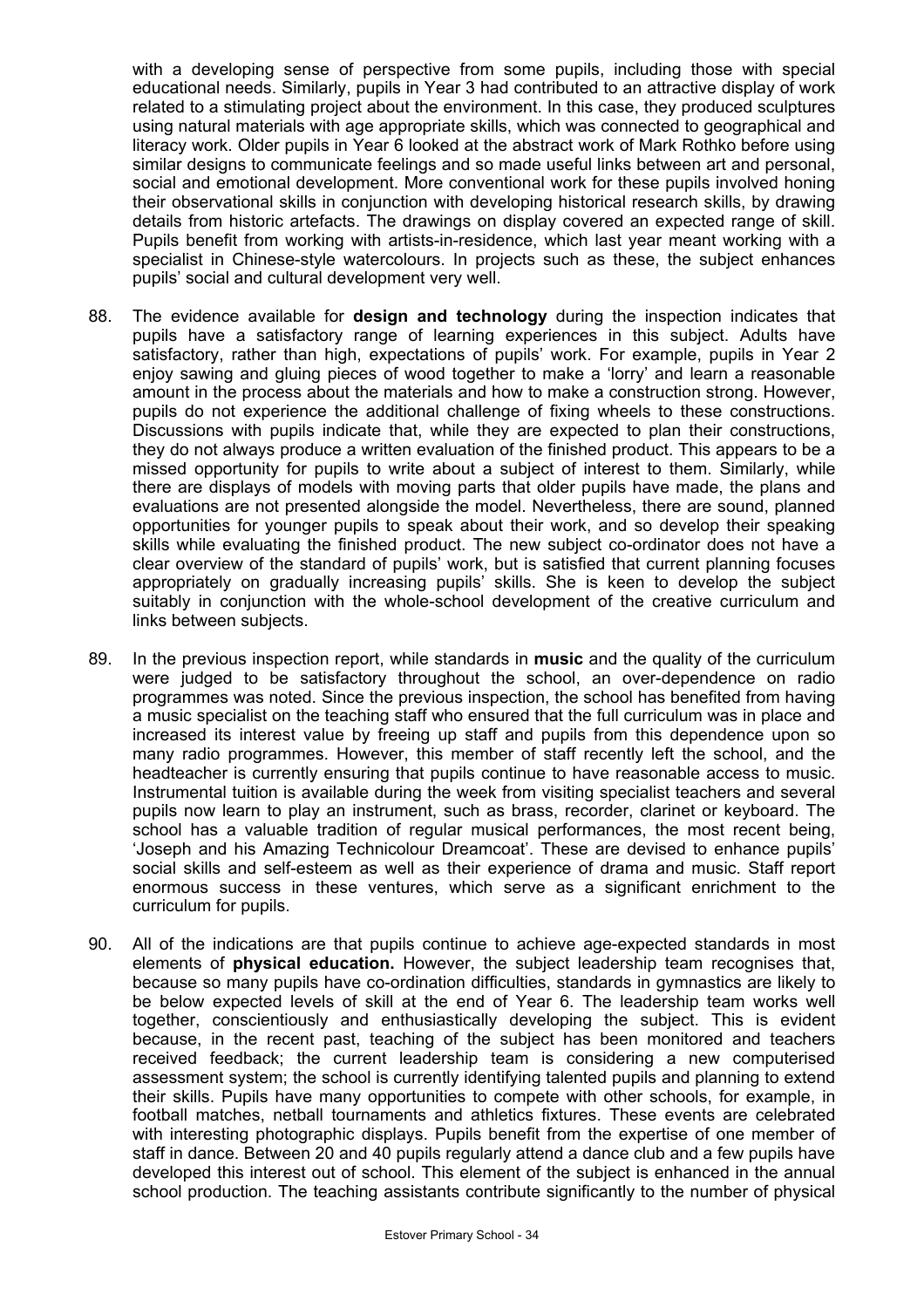activities on offer and to the very good enrichment of the curriculum through clubs such as 'Tag Rugby' and 'Kwik Kricket'. Residential visits also provide older pupils with the opportunity to participate in outdoor activities and adventurous water sports.

## **PERSONAL, SOCIAL AND HEALTH EDUCATION AND CITIZENSHIP**

Provision in personal, social and health education and citizenship is **good**.

#### **Main strengths and weaknesses**

- There is a strong whole-school commitment to developing this aspect of pupils' education and a strong sense of school community.
- There are very good relationships between adults and pupils.
- Most pupils have a clear understanding of the impact of their actions on others.

#### **Commentary**

91. This aspect of pupils' education is given a high priority by the headteacher and staff, and there is clear evidence of the success of this provision in the good attitudes and behaviour observed throughout the school during the inspection. Adults provide a secure and happy environment where all are valued. They treat pupils with respect and set a very good example, to which the pupils respond positively. Through this, pupils learn to respect each other and accept that some pupils need special support. Provision for personal, social, health and citizenship education is both formal, through 'circle time'4 and class assembly discussions which allow pupils to deal with their emotions and feelings, and informal, by means of the very good relationships and day-to-day interactions between pupils and adults. The school is inclusive in all its policies and practices which aim to ensure that all pupils have equality of opportunity. Good use is made of visits and visitors to the school during the year to support pupils' personal development. These opportunities, together with the linked themes of whole-school and other assemblies, make a positive contribution to pupils' personal and social development. The school council is a way through which pupils can express their views. A good range of charities is supported which fosters pupils' social and moral development.

<sup>&</sup>lt;sup>4</sup> During 'Circle Time' pupils discuss a wide range of personal and general issues. All pupils agree that no interruptions should occur and only one person at a time will speak. Respect for other pupils' views will occur at all times and, therefore, pupils feel confident that they can talk with ease and free from any form of interference or interruption from other children.